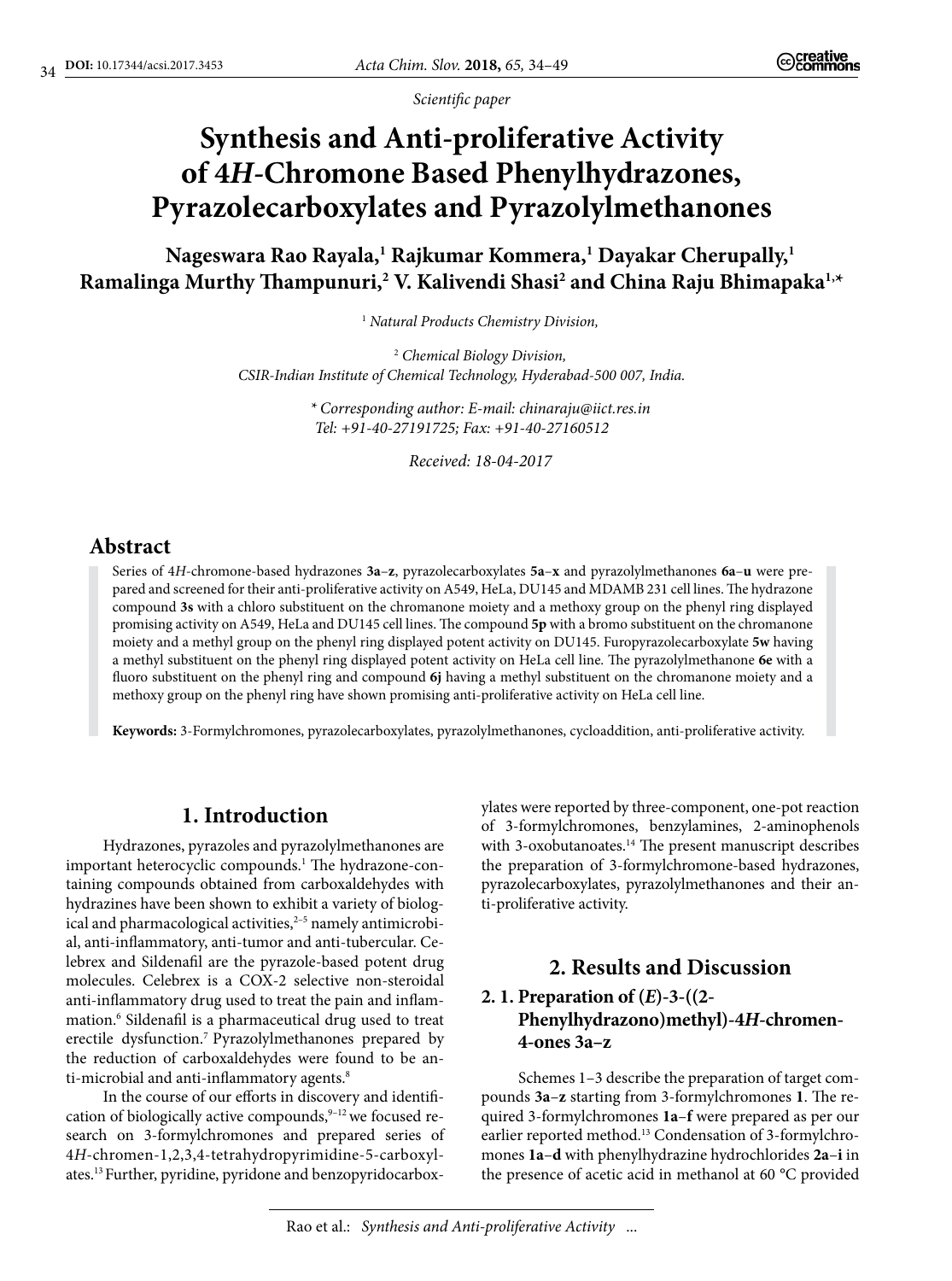

**Scheme 1**. Preparation of hydrazones **3a**–**v**

the corresponding hydrazones **3a**–**v** as yellow color solids (Scheme 1, Table 1). The compounds **3a**, **3j** and **3t** are known and were compared with the literature data.<sup>15-18</sup> The compounds **3b**–**i**, **3k**–**s** and **3u**–**z** are unknown and were well characterized by spectral data.

Schemes 2 and 3 describe the preparation of linear and angular furo hydrazones **3w**–**z**. The carboxaldehydes **1e**,**f** was prepared as per our previous reported method.13

Condensation of carbaldehydes **1e**,**f** with phenylhydrazine hydrochlorides **2a,b** provided the hydrazones **3w**–**z**  (Table 1).

#### **2. 2. Preparation of Pyrazolecarboxylates 5a–x**

Schemes 4–7 describe the preparation of pyrazolecarboxylates **5a**–**x** by cycloaddition reaction of hydrazones



**Scheme 2**. Preparation of hydrazones **3w**–**x**







**Scheme 4**. Preparation of pyrazolecarboxylate **5a**

Rao et al.: *Synthesis and Anti-proliferative Activity* ...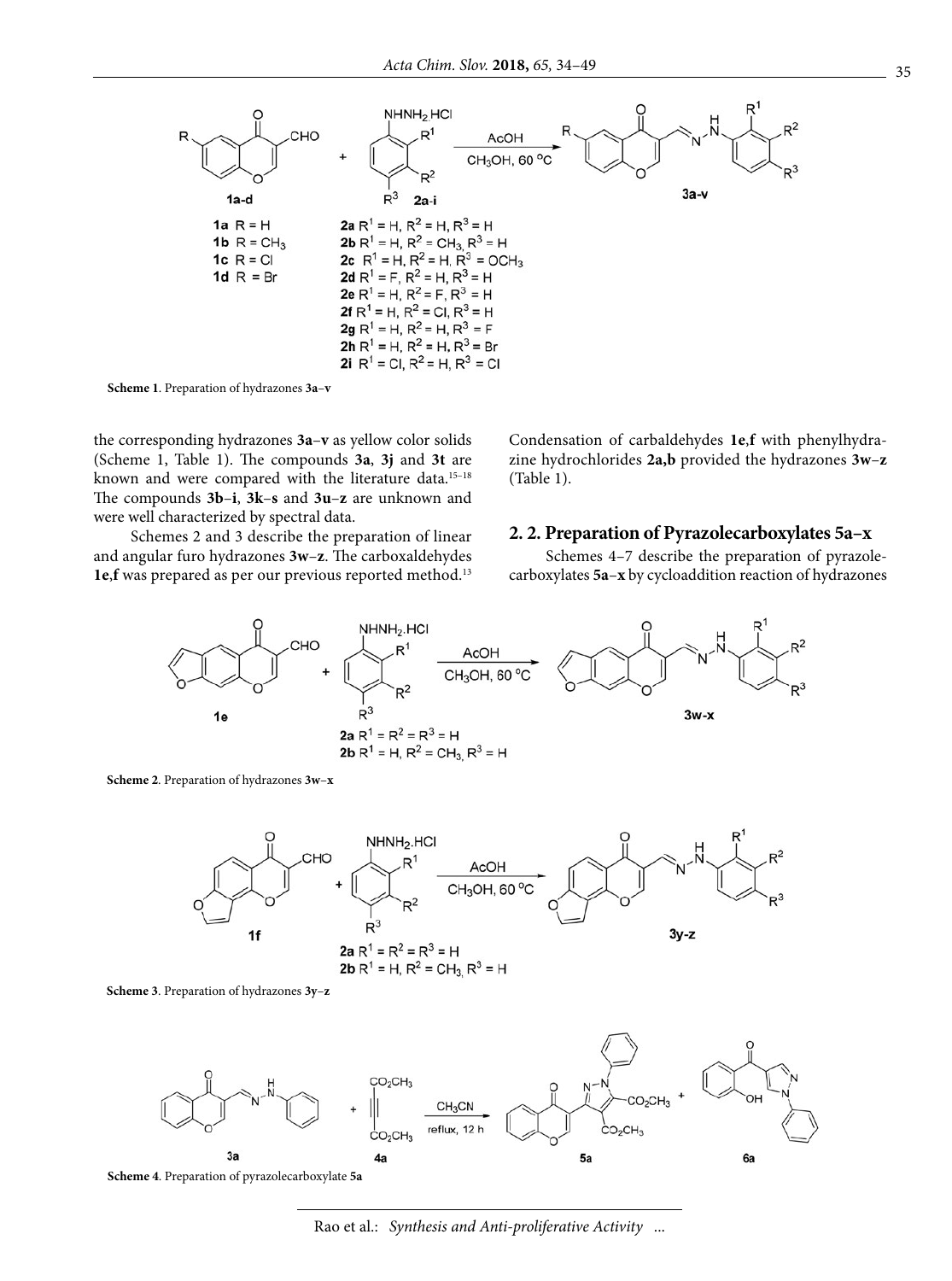and activated alkynes. Initially, the cycloaddition reaction has been conducted with hydrazone **3a** and acetylenedicarboxylate **4a** in acetonitrile as the solvent under reflux conditions. This reaction provided two compounds, pyrazolecarboxylate **5a** and pyrazolylmethanone **6a** (Scheme 4). These two compounds were separated by column chromatography and characterized by spectral data.

In order to prepare the compound **5a** in an exclusive manner, bromination reaction has been carried out on **3a** with *N*-bromosuccinimide (NBS) in carbon tetrachloride at 55–60 **°**C. The reaction was monitored by TLC (3–4 h) and the usual workup afforded the corresponding **α-**bromophenylhydrazonochromone.19 Next, the [3+2] cycloaddition reaction have been conducted between **α-bromophenylhydrazonochromone** and acetylenedicarboxylates **4a**–**b** in the presence of triethylamine. This provided the corresponding pyrazolecarboxylates **5a** and **5r**. In order to prepare series of pyrazolecarboxylates **5**, the bromination and cycloaddition reactions have been carried out on hydrazones **3b**–**c**, **3e**, **3h**–**l**, **3n** and **3p**–**v** with **4a** to provide a set of pyrazolecarboxylates **5b**–**q** (Scheme 5, Table 2). The compound **5a** is known and was compared with the literature data.19 Compounds **5b**–**r** are new and were well characterized by spectral data.

Having achieved the pyrazolecarboxylates, further the preparation of linear and angular pyrazolecarboxylates **5s**–**x** has been planned. Accordingly, the bromination followed by cycloaddition reaction have been carried out with hydrazones **3w**–**z** and activated alkynes **4a**–**b** to provide corresponding pyrazolecarboxylates **5s**–**x** (Schemes 6 and 7, Table 2**)**. The compounds **5s**–**x** are unknown and were well characterized by spectral data.



**Scheme 5**. Preparation of pyrazolecarboxylates **5b**–**r**



**Scheme 6**. Preparation of linear furochromenyl pyrazolecarboxylates **5s**–**u**





Rao et al.: *Synthesis and Anti-proliferative Activity* ...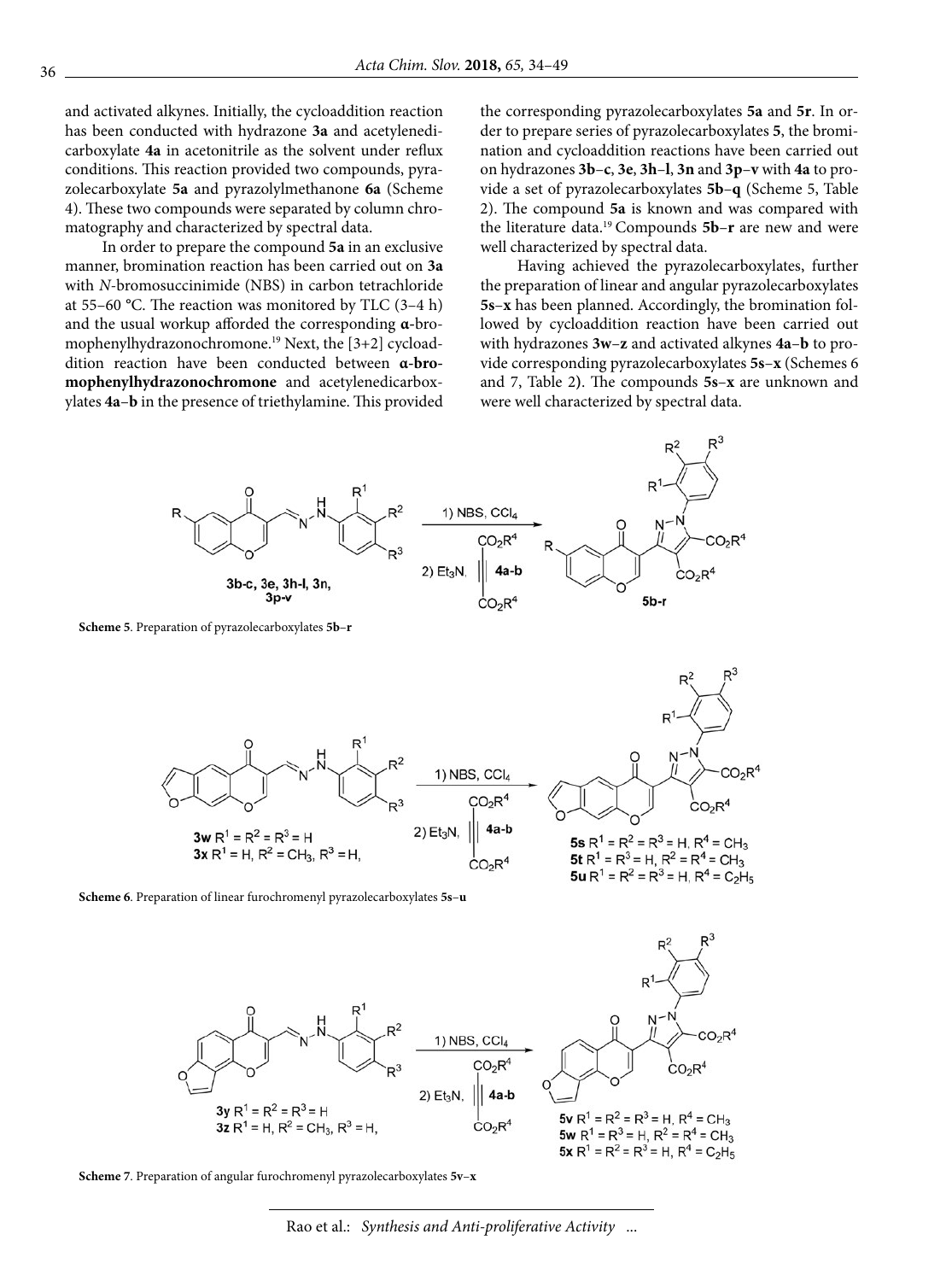# **2. 3. Preparation of pyrazolylmethanones**

#### **6a–u**

The cycloaddition reaction of hydrazone **3a** with acetylenedicarboxylate **4a** provided two compounds, pyrazolecarboxylate **5a** and pyrazolylmethanone **6a** Scheme 4. The pyrazolylmethanone compound **6a** is known in the literature, however, the development of synthetic procedures for these molecules and their biological properties are not well established, yet. Therefore, a series of pyrazolylmethanones **6b**–**u** have been prepared by the reaction of hydrazones **3a–h**, **3k–s**, **3u–x** with  $K_2CO_3$  in acetonitrile at room temperature (Schemes 8 and 9, Table 3). The known compound **6a** was compared with the literature data20 and the unknown compounds **6b**–**u** are were well characterized by spectral data.

# **3. Biology**

Thus synthesized hydrazones **3a**–**z**, pyrazolecarboxylates **5a**–**x** and pyrazolylmethanones **6a**–**u** were screened for their anti-proliferative activity against four cancer cell lines, *viz.* A549 (lung), HeLa (cervical), DU145 (prostate), MDA MB 231 (breast) by MTT assay.13

# **3. 1. Anti-proliferative Activity of Hydrazones 3a–z**

The anti-proliferative activity of hydrazones and their  $IC_{50}$  values along with standard drug doxorubicin are presented in Table 1. The compounds **3a**–**i** displayed activity in the range of IC<sub>50</sub> 46.0–170.1  $\mu$ M in all the tested cell lines. The presence of a methyl group on the chromanone moiety and a halogen, methyl and methoxy substituents on the phenyl ring in **3j**–**p** displayed activity in the range of IC<sub>50</sub> 41.2–494.7 μM in all the tested cell lines. The presence of halogens on chromanones and a methyl or a methoxy group on the phenyl ring in **3q**–**v** displayed activity in the range of  $IC_{50}$  14.0–355.5  $\mu$ M in all the tested cell lines. However, compound  $3s$  (IC<sub>50</sub>) 19.7, 14.0, 17.8  $\mu$ M) has shown promising activity on A549, HeLa and DU145, respectively. The linear **3w**–**x**  and angular **3y**–**z** furo chromanones showed activity in the range of  $IC_{50}$  42.1–183.7  $\mu$ M in all the tested cell lines.

# **3. 2. Anti-proliferative Activity of Pyrazolecarboxylates 5a–x**

The anti-proliferative activity of pyrazolecarboxylates  $5a-x$  and their  $IC_{50}$  values along with the data for the standard drug are presented in Table 2. The compound **5d** (IC<sub>50</sub> 24.0  $\mu$ M) having a fluoro substituent on the phenyl ring has shown better activity on A549 when compared to the methyl **5b**, methoxy **5c**, bromo **5e** and chloro **5f** derivatives. The methyl substituted chromanones  $5g$  (IC<sub>50</sub>) 13.0 μM) and **5h** (IC<sub>50</sub> 19.0 μM) displayed promising activity on HeLa and DU145, respectively when compared to **5i**–**k**. The bromo substituted chromanone with a methyl group **5p** (IC<sub>50</sub> 5.0 μM) or a methoxy group **5q** (IC<sub>50</sub>) 11.0 μM) on the phenyl ring displayed the potent activity. Chloro substituted chromanone **5m** (IC<sub>50</sub> 24.0 μM) displayed better activity on DU145 when compared to the corresponding methoxy derivative **5n**. The angular furo derivative **5w** (IC<sub>50</sub> 5.0  $\mu$ M) has shown potent activity on HeLa and promising activity on DU145 (IC<sub>50</sub> 15.0  $\mu$ M) when compared to the corresponding linear furo derivative **5t**.



**Scheme 9**. Preparation of linear pyrazolylmethanones **6t**–**u**

Rao et al.: *Synthesis and Anti-proliferative Activity* ...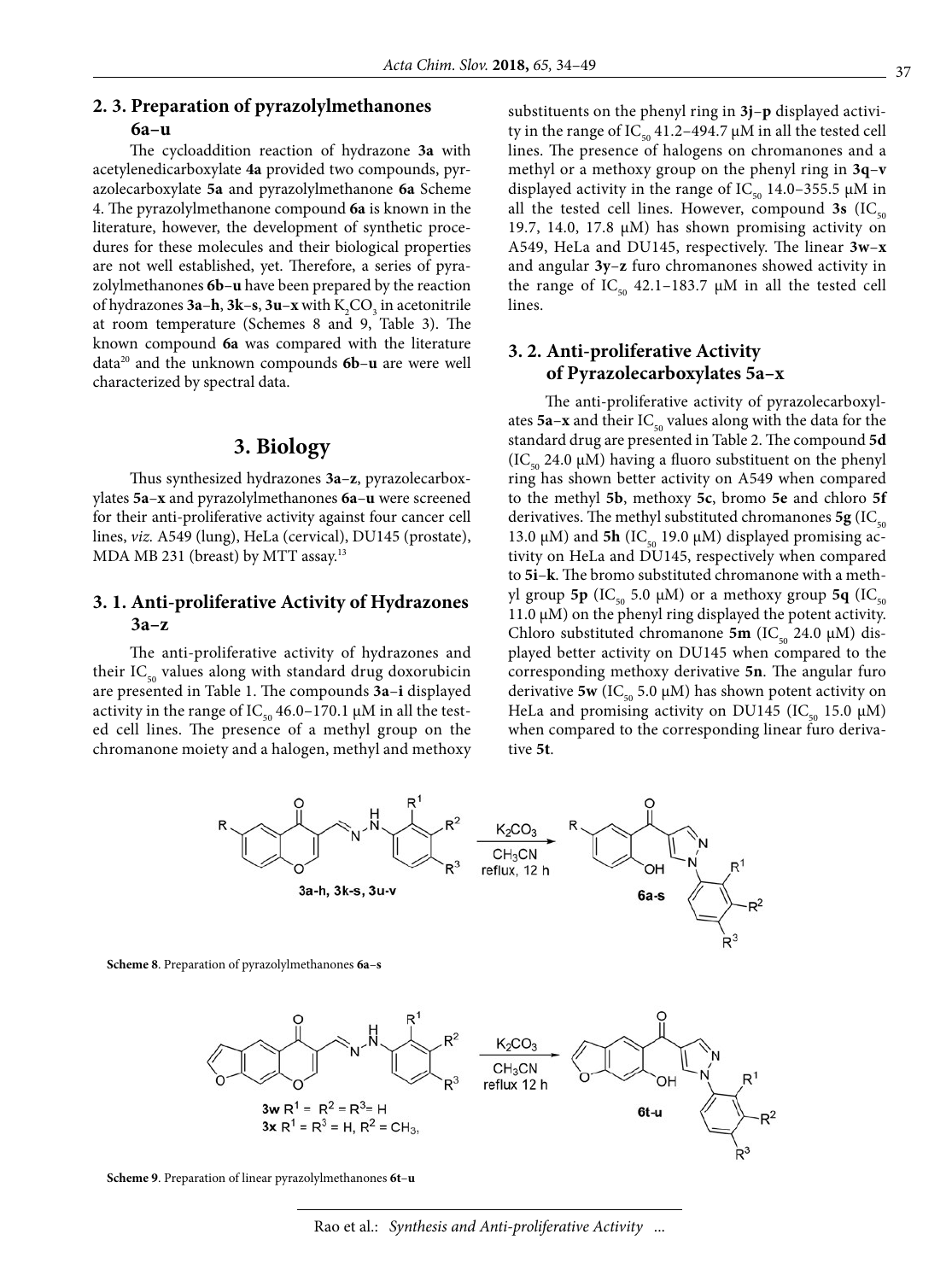**Table 1**. Anti-proliferative activity of hydrazones\*

| Compounds      | $\bf{R}$                 | $\mathbf{R}^1$            | $\mathbb{R}^2$  | $\mathbf{R}^3$            | A549            | HeLa             | <b>DU145</b>     | <b>MDA MB 231</b> |
|----------------|--------------------------|---------------------------|-----------------|---------------------------|-----------------|------------------|------------------|-------------------|
| 3a             | H                        | H                         | H               | H                         | $170.1 \pm 8.4$ | $48.5 \pm 2.9$   | $91.1 \pm 3.8$   | $78.2 \pm 3.1$    |
| 3 <sub>b</sub> | H                        | $\boldsymbol{\mathrm{H}}$ | CH <sub>3</sub> | H                         | $70.6 \pm 5.1$  | $151.7 \pm 7.8$  | $57.4 \pm 2.6$   | $58.3 \pm 4.5$    |
| 3c             | $\mathbf H$              | $\mathbf H$               | $\mathbf H$     | OCH <sub>3</sub>          | $69.7 \pm 3.9$  | $63.5 \pm 4.5$   | $101.9 \pm 5.8$  | $85.4 \pm 3.9$    |
| 3d             | H                        | ${\bf F}$                 | $\, {\rm H}$    | H                         | $77 \pm 4.8$    | $72.3 \pm 6.4$   | $82.8\pm6.8$     | $69.1 \pm 3.9$    |
| 3e             | $\rm H$                  | $\mathbf H$               | ${\bf F}$       | $\mathbf H$               | $66.2 \pm 2.8$  | $77.4 \pm 4.9$   | $50.7 \pm 2.4$   | $85.6 \pm 6.4$    |
| 3f             | H                        | H                         | Cl              | $\rm H$                   | $46 \pm 2.5$    | $84.5 \pm 6.7$   | $59.2 \pm 2.9$   | $156.9 \pm 11.5$  |
| $3\mathrm{g}$  | H                        | $\mathbf H$               | $\mathbf H$     | $\rm F$                   | $49.7 \pm 2.1$  | $67.9 \pm 3.8$   | $84 \pm 3.1$     | $87.3 \pm 4.5$    |
| 3h             | H                        | $\rm H$                   | $\, {\rm H}$    | Br                        | $46.4 \pm 4.6$  | $104.7 \pm 8.3$  | $56.8 \pm 2.7$   | $154.2 \pm 9.7$   |
| 3i             | H                        | Cl                        | $\, {\rm H}$    | Cl                        | $80.5 \pm 6.1$  | $128.2 \pm 8.5$  | $80.4 \pm 2.5$   | $124.3 \pm 9.4$   |
| 3j             | CH <sub>3</sub>          | $\rm H$                   | $\, {\rm H}$    | H                         | $63.3 \pm 3.4$  | $164.6 \pm 9.8$  | $102.3 \pm 8.9$  | $157.2 \pm 9.5$   |
| $3{\bf k}$     | CH <sub>3</sub>          | $\rm H$                   | CH <sub>3</sub> | $\rm H$                   | $76.6 \pm 3.4$  | $77.7 \pm 4.8$   | $91.4 \pm 3.4$   | $112.5 \pm 7.9$   |
| 31             | CH <sub>3</sub>          | $\rm H$                   | H <sub>1</sub>  | OCH <sub>3</sub>          | $80.2 \pm 3.9$  | $494.7 \pm 13.2$ | $103.2 \pm 4.9$  | $345.6 \pm 16.7$  |
| 3m             | CH <sub>3</sub>          | $\mathbf F$               | H               | H                         | $41.2 \pm 1.3$  | $101.6 \pm 8.7$  | $46.7 \pm 3.8$   | $68.3 \pm 3.5$    |
| 3n             | CH <sub>3</sub>          | $\mathbf H$               | $\rm F$         | H                         | $92.5 \pm 5.4$  | $48\pm2.1$       | $93.5 \pm 2.7$   | $91.5 \pm 4.1$    |
| 30             | CH <sub>3</sub>          | $\boldsymbol{\mathrm{H}}$ | $\, {\rm H}$    | $\rm F$                   | $63.1 \pm 3.4$  | $68.5 \pm 6.7$   | $80 \pm 3.4$     | $76.5 \pm 6.8$    |
| 3p             | CH <sub>3</sub>          | $\, {\rm H}$              | $\, {\rm H}$    | $\rm Br$                  | $73.7 \pm 6.1$  | $58.2 \pm 4.4$   | $152.1 \pm 10.2$ | $225.3 \pm 9.8$   |
| 3q             | Cl                       | H                         | H               | H                         | $52.2 \pm 2.8$  | $75\pm5.1$       | $355.5 \pm 12.1$ | $312.2 \pm 18.4$  |
| 3r             | Cl                       | $\mathbf H$               | CH <sub>3</sub> | $\rm H$                   | $45.1 \pm 4.8$  | $53.9 \pm 4.1$   | $48.1 \pm 3.5$   | $78.5 \pm 2.7$    |
| 3s             | Cl                       | $\rm H$                   | H               | OCH <sub>3</sub>          | $19.7 \pm 2.1$  | $14 \pm 1.7$     | $17.8 \pm 2.1$   | $74.2 \pm 2.8$    |
| 3t             | Br                       | $\boldsymbol{\mathrm{H}}$ | $\mathbf H$     | $\, {\rm H}$              | $191.2 \pm 12$  | $134.8 \pm 9.7$  | $72.1 \pm 3.7$   | $69.6 \pm 4.1$    |
| 3 <sub>u</sub> | Br                       | $\rm H$                   | CH <sub>3</sub> | $\rm H$                   | $76.9 \pm 3.7$  | $65.9 \pm 4.1$   | $91.2 \pm 7.1$   | $227.1 \pm 12.1$  |
| 3v             | Br                       | $\mathbf H$               | H <sub>1</sub>  | OCH <sub>3</sub>          | $63.4 \pm 5.4$  | $66.6 \pm 3.4$   | $59.6 \pm 3.9$   | $75.4 \pm 3.3$    |
| 3w             | $\overline{\phantom{0}}$ | $\rm H$                   | $\, {\rm H}$    | $\boldsymbol{\mathrm{H}}$ | $54.9 \pm 3.6$  | $68.9 \pm 3.1$   | $92.7 \pm 3.8$   | $98.5 \pm 6.7$    |
| 3x             |                          | H                         | CH <sub>3</sub> | $\mathbf H$               | $81.2 \pm 4.9$  | $64.7 \pm 2.4$   | $47.6 \pm 1.9$   | $89.3 \pm 5.8$    |
| 3y             |                          | $\rm H$                   | H <sup>1</sup>  | $\, {\rm H}$              | $45.9 \pm 2.7$  | $183.7 \pm 12.9$ | $62.3 \pm 2.5$   | $128.3 \pm 8.7$   |
| 3z             |                          | H                         | CH <sub>3</sub> | $\, {\rm H}$              | $125.6 \pm 8.9$ | $95.7 \pm 6.4$   | $42.1 \pm 2.8$   | $74.2 \pm 4.7$    |
| Doxorubicin    |                          |                           |                 |                           | $3.04 \pm 1.1$  | $2.51 \pm 0.9$   | $3.73 \pm 1.3$   | $5.05 \pm 1.7$    |

\* IC50 (μM) Inhibitory concentration; **3w**, **3x** are linear and **3y**, **3z** are the angular compounds.

**Table 2**. Anti-proliferative activity of pyrazolecarboxylates

| Compounds      | $\bf R$                  | $\mathbb{R}^1$ | $\mathbb{R}^2$  | $\mathbb{R}^3$   | $\mathbf{R}^4$  | A549           | HeLa           | <b>DU-145</b>  | <b>MDAMB 231</b> |
|----------------|--------------------------|----------------|-----------------|------------------|-----------------|----------------|----------------|----------------|------------------|
| 5a             | Η                        | H              | H               | H                | CH.             | $311 \pm 6.7$  | $296 \pm 5.7$  | $112 \pm 5.2$  | $130 \pm 3.8$    |
| 5 <sub>b</sub> | H                        | H              | CH <sub>3</sub> | H                | CH <sub>2</sub> | $070 \pm 3.5$  | $164 \pm 4.9$  | $087 \pm 4.3$  | $057 \pm 4.5$    |
| 5c             | H                        | $\,$ H         | H               | OCH <sub>3</sub> | CH <sub>2</sub> | 200>           | $211 \pm 3.9$  | $061 \pm 3.7$  | $128 \pm 2.5$    |
| 5d             | $\rm H$                  | $\,$ H         | $\rm F$         | H                | CH <sub>2</sub> | $024 \pm 3.8$  | $233 \pm 4.1$  | $054 \pm 2.5$  | $080\pm3.2$      |
| 5e             | H                        | H              | H               | Br               | CH <sub>2</sub> | $255 \pm 5.4$  | $194 \pm 3.9$  | $148 \pm 3.6$  | 200 >            |
| 5f             | H                        | Cl             | H               | Cl               | CH,             | $108 \pm 4.5$  | $139 \pm 4.6$  | $149 \pm 3.5$  | 200 >            |
| $5g$           | CH <sub>3</sub>          | H              | H               | H                | CH <sub>2</sub> | $045 \pm 4.9$  | $013 \pm 2.6$  | 200 >          | $070 \pm 4.6$    |
| 5h             | CH <sub>3</sub>          | H              | CH <sub>3</sub> | $\rm H$          | CH <sub>2</sub> | $051 \pm 3.4$  | $235 \pm 6.9$  | $019\pm2.1$    | $131 \pm 4.9$    |
| 5i             | CH <sub>3</sub>          | H              | Η               | OCH <sub>3</sub> | CH <sub>3</sub> | $047 \pm 3.2$  | $081 \pm 5.6$  | 200 >          | $098 \pm 4.5$    |
| 5j             | CH <sub>2</sub>          | H              | F               | Η                | CH <sub>2</sub> | $165 \pm 5.2$  | $330 \pm 6.8$  | $088 \pm 2.4$  | $128 \pm 4.9$    |
| $5\mathrm{k}$  | CH <sub>3</sub>          | H              | H               | Br               | CH <sub>2</sub> | $083 \pm 1.5$  | $072 \pm 2.9$  | 200 >          | $119 \pm 4.6$    |
| 51             | Cl                       | H              | H               | Η                | CH <sub>2</sub> | $056 \pm 3.7$  | $282 \pm 5.8$  | $123 \pm 4.2$  | $113 \pm 3.8$    |
| 5m             | Cl                       | H              | CH <sub>3</sub> | H                | CH <sub>2</sub> | $119 \pm 5.7$  | 200 >          | $024 \pm 1.4$  | $078 \pm 3.4$    |
| 5n             | Cl                       | H              | Η               | OCH <sub>3</sub> | CH <sub>2</sub> | $085 \pm 6.4$  | $228 \pm 7.7$  | $065 \pm 4.2$  | $094 \pm 4.1$    |
| 50             | Br                       | H              | H               | H                | CH <sub>2</sub> | $055 \pm 3.4$  | $213 \pm 7.6$  | 100 >          | $065 \pm 6.1$    |
| 5p             | Br                       | H              | CH <sub>3</sub> | H                | CH <sub>2</sub> | $111 \pm 6.1$  | $194 \pm 5.1$  | $005 \pm 1.0$  | $019 \pm 2.1$    |
| 5q             | Br                       | H              | H               | OCH <sub>3</sub> | CH <sub>2</sub> | $183 \pm 8.7$  | $073 \pm .2$   | 200 >          | $011 \pm 2.1$    |
| 5r             | H                        | H              | Η               | Η                | $C_2H_5$        | $066 \pm 4.0$  | $161 \pm 4.8$  | $084 \pm 2.4$  | 200 >            |
| 5s             | $\overline{\phantom{a}}$ | H              | H               | H                | CH <sub>2</sub> | $025 \pm 2.5$  | 200 >          | 200 >          | $094 \pm 3.9$    |
| 5t             | $\overline{\phantom{a}}$ | H              | CH <sub>3</sub> | $\rm H$          | CH <sub>2</sub> | $068 \pm 3.7$  | 200 >          | 200 >          | 200 >            |
| 5u             | $\overline{\phantom{m}}$ | H              | H               | Η                | $C_2H_5$        | $90 \pm 5.10$  | $027 \pm 2.2$  | $067 \pm 5.1$  | 200 >            |
| 5v             | $\overline{\phantom{a}}$ | H              | Η               | Η                | CH <sub>2</sub> | 200 >          | 200 >          | 200 >          | $049 \pm 2.8$    |
| 5w             | $\overline{\phantom{m}}$ | H              | CH <sub>3</sub> | Η                | CH <sub>3</sub> | $115 \pm 4.1$  | $005 \pm 1.5$  | $015 \pm 2.1$  | $075 \pm 4.4$    |
| 5x             |                          | H              | H               | Η                | $C_2H_5$        | $079 \pm 4.8$  | $033 \pm 2.9$  | 200 >          | $076 \pm 4.5$    |
| Doxorubicin    |                          |                |                 |                  |                 | $3.04 \pm 1.1$ | $3.73 \pm 1.3$ | $2.51 \pm 0.9$ | $5.05 \pm 1.7$   |

\* IC50 (μM) Inhibitory concentration; **5s**–**u** are the linear and **5v**–**x** are the angular compounds.

Rao et al.: *Synthesis and Anti-proliferative Activity* ...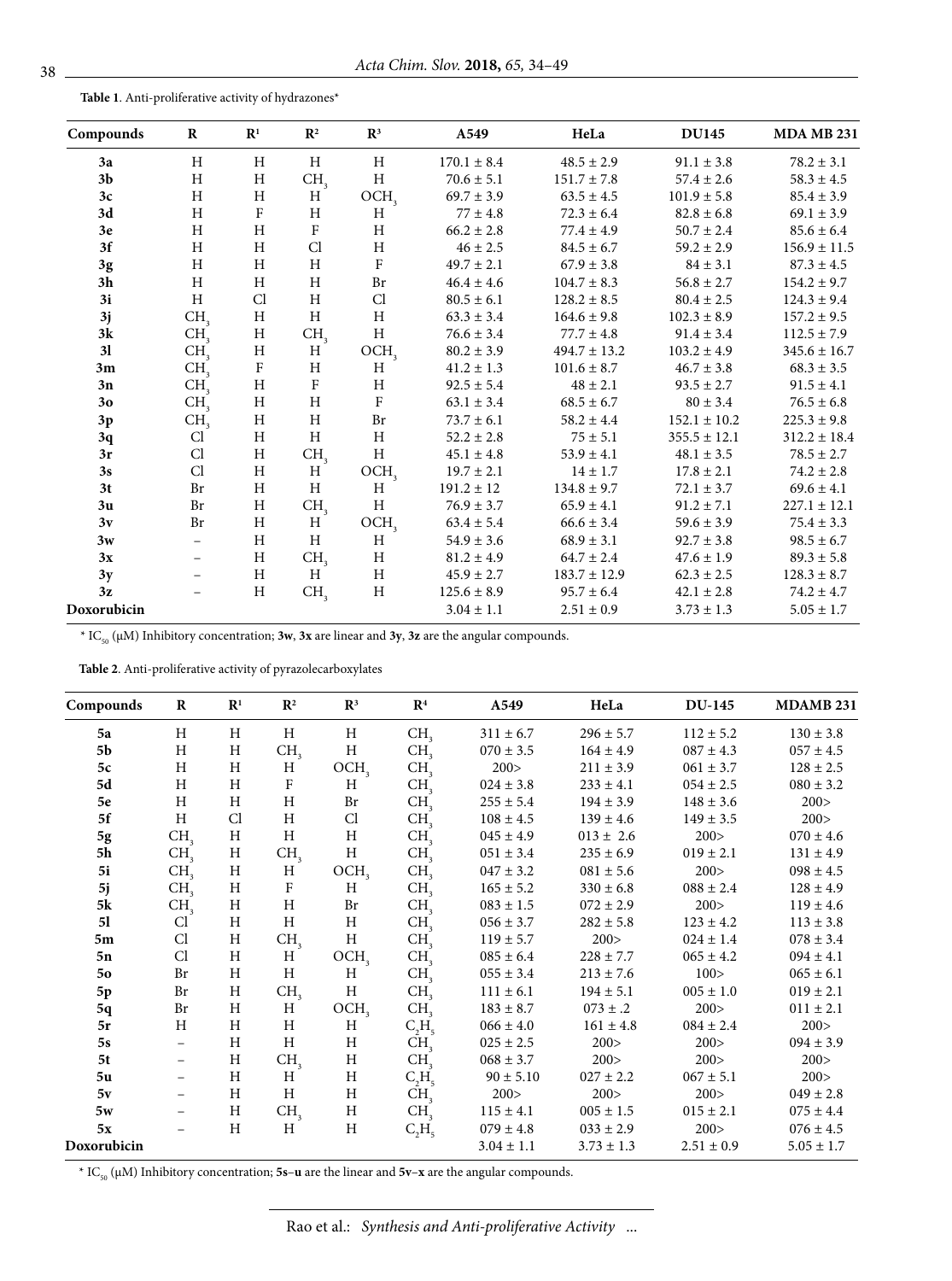# **3. 3. Anti-proliferative Activity of Pyrazolylmethanones 6a–u**

The anti-proliferative activity of pyrazolylmethanones  $6a-u$  and their  $IC_{50}$  values along with the standard drug are presented in Table 3. The compounds **6a**–**h** displayed activity in the range of IC<sub>50</sub> 10.8–164.9 μM in all the tested cell lines. The fluoro substituted pyrazole  $6e$  (IC<sub> $50$ </sub> 10.8 μM) has shown potent activity on HeLa cell line and promising activity on A549 (IC $_{50}$  15.6  $\mu$ M) when compared to the corresponding methyl **6b**, methoxy **6c**, chloro **6f** and bromo **6h** derivatives. It is interesting to note that the fluoro substituent on the *meta* position **6e** displayed activity when compared to *ortho* **6d** and *para* **6g** analogues. The compound having a methyl substituent on the phenyl ring and a methoxy group on the pyrazole phenyl moiety  $6j$  (IC<sub>50</sub> 7.9  $\mu$ M) has shown potent activity on HeLa cell line and promising activity on DU145, A549 (IC $_{50}$ 16.1, 19.9 μM), respectively when compared to methyl **6i** and halogen derivatives **6k**–**6n**.

Overall in the present series of compounds the hydrazone derivative **3s** displayed promising activity on three cell lines (A549, IC<sub>50</sub> 19.7; HeLa, IC<sub>50</sub> 14.0; DU145, IC<sub>50</sub> 17.8 μM). Pyrazole carboxylates **5p** and **5w** (IC<sub>50</sub> 5.0 μM) displayed potent activity on DU145, HeLa and promising activity on MDAMB 231(IC<sub>50</sub> 19.0 μM) and DU145 (IC<sub>50</sub> 15.0 μM). The compound **5q** (IC<sub>50</sub> 11.0 μM) displayed potent activity selectively on MDAMB 231. Pyrazolylmethanone **6e** (IC<sub>50</sub> 10.8, 15.6 μM) displayed potent activity on

HeLa and promising activity on A549. Compound  $6j$  (IC<sub>50</sub>) 7.9, 16.1, 19.9 μM) displayed potent activity on HeLa, promising activity on DU145 and A549, respectively.

# **4. Experimental**

#### **4. 1. Chemistry**

<sup>1</sup>H NMR and <sup>13</sup>C NMR spectra were recorded on an Avance 300 MHz spectrometer in  $CDCI<sub>3</sub>$  using TMS as internal standard. FT-IR spectra were recorded on a Nicollet 740 FT-IR spectrometer. Mass spectra were obtained on Agilent ESI-MS instrument. Melting points were determined in open glass capillary tubes on a Mettler FP 51 melting point apparatus and are uncorrected. All the reactions were monitored by thin layer chromatography (TLC) on pre-coated silica gel (60  $F_{254}$  mesh); spots were visualized under UV light. Merck silica gel (60–120; 100–200 mesh) was used for chromatography. All the reactions were carried out using reagent-grade solvents. The reagents were purchased from Sigma-Aldrich and local suppliers (Sd fine & AVRA chemicals Pvt. Ltd, Hyderabad, India).

# **4. 2. General Procedure for the Preparation of Hydrazones 3a–z**

The warmed solution of phenylhydrazine hydrochloride **2a** (0.172 g, 1.2 mmol) and acetic acid (0.5 mL in 1 mL

| Compounds      | $\bf{R}$                 | $\mathbf{R}^1$ | $\mathbf{R}^2$  | $\mathbb{R}^3$   | A549            | HeLa             | <b>DU-145</b>   | MDAMB 231        |
|----------------|--------------------------|----------------|-----------------|------------------|-----------------|------------------|-----------------|------------------|
| 6a             | H                        | H              | H               | H                | $44.4 \pm 2.4$  | $164.9 \pm 9.5$  | $45.1 \pm 2.7$  | $52.1 \pm 3.4$   |
| 6b             | H                        | H              | CH <sub>3</sub> | H                | $126.7 \pm 6$ . | $86.8 \pm 2.8$   | $83.3 \pm 3.5$  | $93.5 \pm 4.8$   |
| 6c             | H                        | H              | H               | OCH <sub>3</sub> | $143.2 \pm 9$   | $85.3 \pm 3.1$   | $46.7 \pm 6.1$  | $119.3 \pm 7.7$  |
| 6d             | H                        | F              | H               | Η                | $62.3 \pm 2.5$  | $51.1 \pm 2.9$   | $87.2 \pm 5.8$  | $98.7 \pm 3.9$   |
| 6e             | H                        | H              | $\mathbf F$     | H                | $15.6 \pm 2.7$  | $10.8 \pm 1.6$   | $26.1 \pm 2.4$  | $45.8 \pm 3.1$   |
| 6f             | H                        | H              | C <sub>1</sub>  | H                | $98.5 \pm 8.1$  | $83.8 \pm 4.1$   | $60 \pm 3.8$    | $86.6 \pm 5.6$   |
| 6g             | H                        | H              | H               | $\rm F$          | $82.1 \pm 4.6$  | $164.9 \pm 5.8$  | $51.2 \pm 5.2$  | $91.5 \pm 4.9$   |
| 6h             | H                        | H              | H               | <b>Br</b>        | $42.5 \pm 3.7$  | $56.9 \pm 2.7$   | $63.7 \pm 4.9$  | $65.2 \pm 3.5$   |
| 6i             | CH <sub>3</sub>          | H              | CH <sub>3</sub> | H                | $68.5 \pm 3.1$  | $45.5 \pm 3.5$   | $47.2 \pm 2.9$  | $78.6 \pm 5.1$   |
| 6j             | CH <sub>3</sub>          | H              | H               | OCH <sub>3</sub> | $19.9 \pm 1.9$  | $7.9 \pm 1.1$    | $16.1 \pm 2.5$  | $35.2 \pm 2.8$   |
| 6k             | CH <sub>2</sub>          | $\rm F$        | H               | H                | $70.8 \pm 4.3$  | $73.7 \pm 3.1$   | $245.9 \pm 9.7$ | $215.1 \pm 12.4$ |
| 61             | CH <sub>2</sub>          | H              | $\rm F$         | H                | $82.2 \pm 3.5$  | $58.2 \pm 3.7$   | $54.4 \pm 4.1$  | $119.4 \pm 8.9$  |
| 6m             | CH <sub>2</sub>          | H              | H               | $\rm F$          | $59.9 \pm 2.9$  | $49.3 \pm 2.1$   | $66.7 \pm 1.9$  | $185.4 \pm 9.1$  |
| 6n             | CH <sub>3</sub>          | H              | Η               | Br               | $164.9 \pm 7$ . | $67.7 \pm 3.9$   | $54.3 \pm 2.3$  | $85.2 \pm 3.7$   |
| 60             | Cl                       | H              | H               | H                | $82.7 \pm 6.4$  | $50.2 \pm 3.1$   | $119.5 \pm 6.7$ | $175.2 \pm 9.4$  |
| 6 <sub>p</sub> | Cl                       | Η              | CH <sub>3</sub> | H                | $52.9 \pm 2.9$  | $71.3 \pm 2.4$   | $55.5 \pm 3.1$  | $76.5 \pm 1.8$   |
| 6q             | C <sub>1</sub>           | H              | H               | OCH <sub>3</sub> | $98.3 \pm 8.1$  | $51.4 \pm 2.9$   | $116.1 \pm 5.8$ | $83.5 \pm 2.7$   |
| 6r             | Br                       | H              | CH <sub>3</sub> | H                | $220.2 \pm 11$  | $170.3 \pm 9.8$  | $64.5 \pm 6.4$  | $128.3 \pm 6.7$  |
| <b>6s</b>      | Br                       | H              | H               | OCH <sub>3</sub> | $61.3 \pm 3.8$  | $51.4 \pm 1.9$   | $66.1 \pm 2.9$  | $75.8 \pm 4.1$   |
| 6t             | $\overline{\phantom{a}}$ | H              | H               | H                | $45.6 \pm 5.4$  | $164.9 \pm 11.2$ | $62.4 \pm 4.5$  | $86.5 \pm 1.6$   |
| 6u             |                          | H              | CH <sub>3</sub> | $H_{\rm}$        | $125.9 \pm 9$ . | $50.9 \pm 3.7$   | $82.7 \pm 2.3$  | $75.6 \pm 2.4$   |
| Doxorubicin    |                          |                |                 |                  | $3.04 \pm 1.1$  | $2.51 \pm 0.9$   | $3.73 \pm 1.3$  | $5.05 \pm 1.7$   |

**Table 3**. Anti-proliferative activity of pyrazolylmethanones

\* IC<sub>50</sub> (μM) Inhibitory concentration; **6t**–**u** are the linear compounds.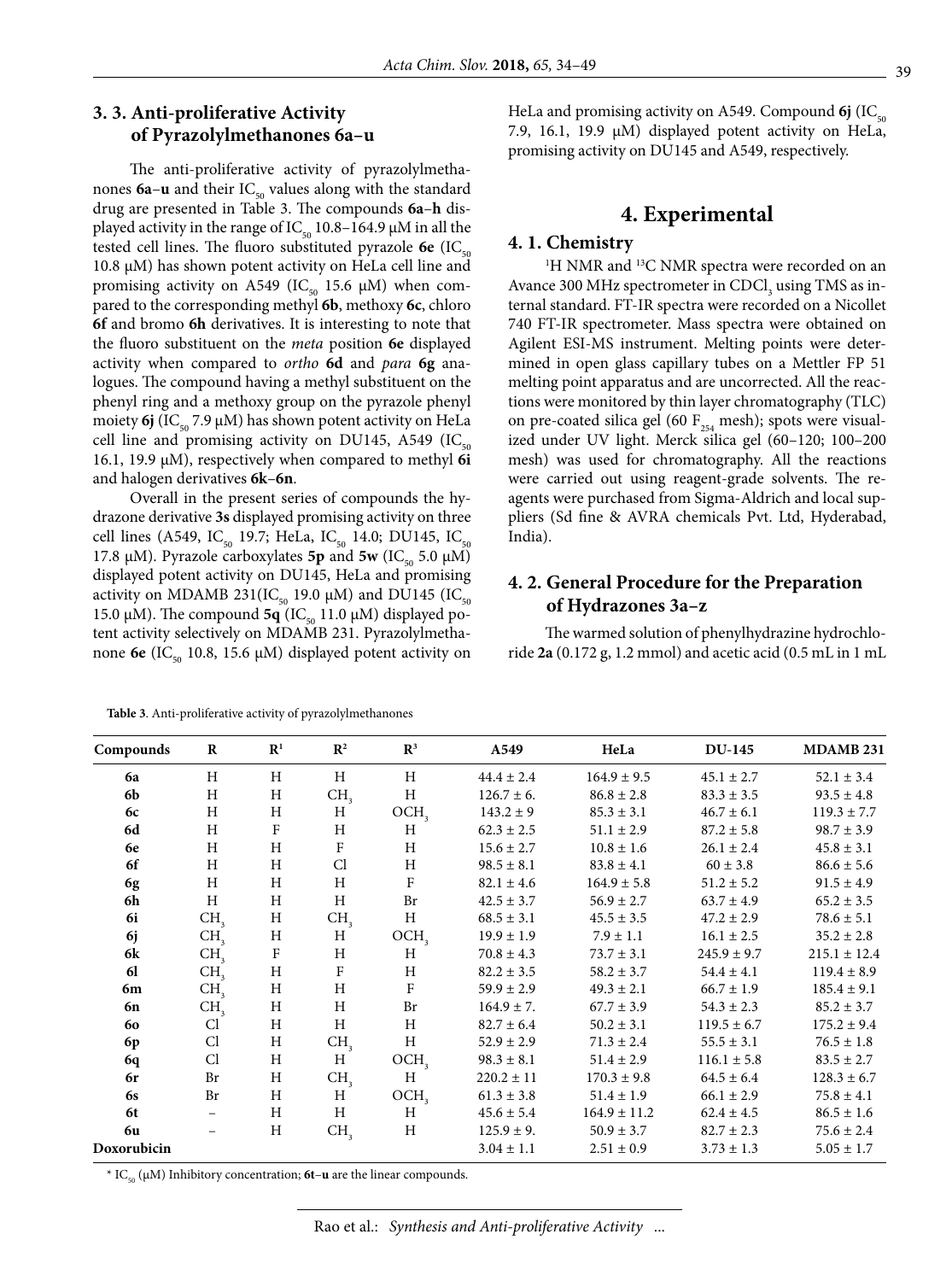$H<sub>2</sub>O$ ) was added to a stirred solution of 3-formylchromone (0.174 g, 1 mmol) in methanol (2 mL) at room temperature. The reaction mixture was heated to 60 °C for 30 min and then cooled to room temperature. The solid separated was filtered, washed with ice-cold water (5 mL) and then recrystallized from hot methanol providing the corresponding hydrazone **3a**. Similarly, the other hydrazones **3b**–**z** were prepared from the corresponding 3-formylchromones **1a**–**f** and phenylhydrazine hydrochlorides **2a**–**i** under optimized reaction conditions.

### **(***E***)-3-((2-Phenylhydrazono)methyl)-4***H***-chromen-4-one (3a)**

Yellow solid. Yield 88%. M.p. 212–213 °C. FT-IR (KBr): *v* 3265, 1618, 1526, 1258, 1171 cm–1. 1 H NMR (300 MHz, CDCl<sub>3</sub>+DMSO-*d<sub>6</sub>*): δ 8.66 (s, 1H, imine), 8.14 (dd, 1H, *J 1 =* 6.2 Hz, *J 2* = 7.8 Hz), 7.97 (s, 1H, Ar-H), 7.77 (t, 1H, *J =* 6.2 Hz, Ar-H), 7.60 (d, 1H, *J* = 8.5 Hz, Ar-H), 7.47 (t, 1H, *J* = 8.8 Hz, Ar-H), 7.17 (t, 2H, *J* = 7.0 Hz, Ar-H), 7.04 (d, 2H, *J* = 7.0 Hz, Ar-H), 6.72 (t, 1H, *J* = 7.8 Hz, Ar-H). 13C NMR (75 MHz, CDCl<sub>3</sub>+DMSO-*d<sub>6</sub>*): δ 173.6, 154.9, 152.1, 144.5, 142.0, 133.7, 132.1, 128.7, 128.4, 127.1, 123.7, 122.3, 118.9, 118.4, 111.7. ESI-MS: *m/z* [M+H]+ 265.

# **(***E***)-3-((2-***m***-Tolylhydrazono)methyl)-4***H***-chromen-4 one (3b)**

Yellow solid. Yield 76%. M.p. 231–233 °C. FT-IR (KBr): *v* 2977, 1622, 1571, 1491, 1206, 1130, 1094, 872, 748 cm<sup>-1</sup>. <sup>1</sup>H NMR (300 MHz, CDCl<sub>3</sub>+DMSO-*d<sub>6</sub>*): δ 8.46 (s, 1H, imine), 7.90 (s, 1H, Ar-H), 7.86 (s, 1H, Ar-H), 7.43 (d, 1H, *J* = 8.8 Hz, Ar-H), 7.34 (d, 1H, *J* = 8.8 Hz, Ar-H), 7.07 (t, 2H, *J* = 8.8, 6.8 Hz, Ar-H), 6.95 (d, 2H, *J* = 7.8 Hz, Ar-H), 6.63 (t, 1H, *J* = 7.8 Hz, Ar-H). ESI-MS: *m/z* [M+H]+ 278.

# **(***E***)-3-((2-(4-Methoxyphenyl)hydrazono)methyl)-4***H***chromen-4-one (3c)**

Yellow solid. Yield 89%. M.p. 237–239 °C. FT-IR (KBr): *v* 3271, 2901, 1621, 1570, 1464, 1228, 1042, 827, 791 cm<sup>-1</sup>. <sup>1</sup>H NMR (300 MHz, CDCl<sub>3</sub>+DMSO-*d<sub>6</sub>*): δ 8.66 (s, 1H, imine), 8.13 (dd, 1H,  $J_1 = 6.8$  Hz,  $J_2 = 8.8$  Hz, Ar-H), 7.92 (s, 1H, *J* = 7.8 Hz, Ar-H), 7.82–7.76 (m, 1H, Ar-H), 7.66–7.60 (m, 1H, Ar-H), 7.52–7.46 (m, 1H, Ar-H), 7.02– 6.98 (m, 2H, Ar-H), 6.82–6.76 (m, 2H, Ar-H), 3.72 (s, 3H, OCH<sub>3</sub>). <sup>13</sup>C NMR (75 MHz, CDCl<sub>3</sub>+DMSO-*d<sub>6</sub>*): δ 163.5, 150.3, 145.4, 131.9, 131.1, 128.4, 123.9, 119.2, 119.1, 117.2, 115.3, 52.3. ESI-MS: *m/z* 295 [M+H]+.

# **(***E***)-3-((2-(2-Fluorophenyl)hydrazono)methyl)-4***H***chromen-4-one (3d)**

Yellow solid. Yield 71%. M.p. 232–234 °C. 1 H NMR (300 MHz, CDCl<sub>3</sub>+DMSO-*d<sub>6</sub>*): δ 8.60 (s, 1H, imine), 8.23 (s, 1H, Ar-H), 8.16 (d, 1H, *J* = 7.9 Hz, Ar-H), 7.73 (t, 1H, *J*  = 6.9 Hz, Ar-H), 7.50–7.42 (m, 2H, Ar-H), 7.04–6.94 (m, 2H, Ar-H), 6.70 (t, 1H, *J* = 6.9 Hz, Ar-H). 13C NMR (75 MHz, CDCl<sub>3</sub>+DMSO-*d<sub>6</sub>*): δ 175.1, 155.9, 153.0, 150.8, 142.5, 134.5, 131.2, 130.6, 125.4, 123.5, 118.8, 114.3. ESI-MS: *m/z* [M+H]+ 283.

# **(***E***)-3-((2-(3-Fluorophenyl)hydrazono)methyl)-4***H***chromen-4-one (3e)**

Yellow solid. Yield 73%. M.p. 249–251 °C. FT-IR (KBr): *v* 3265, 2793, 1623, 1484, 1171, 816, 779 cm–1. 1 H NMR (300 MHz, CDCl<sub>3</sub>+DMSO-*d<sub>6</sub>*): δ 8.78 (s, 1H, imine), 8.02 (s, 1H)*,* 7.98 (s, 1H, Ar-H), 7.60 (d, 1H, *J* = 8.8 Hz, Ar-H), 7.54 (d, 1H, *J* = 8.8 Hz, Ar-H), 6.98 (s, 2H, Ar-H), 6.74 (s, 1H, Ar-H).

# **(***E***)-3-((2-(3-Chlorophenyl)hydrazono)methyl)-4***H***chromen-4-one (3f)**

Yellow solid. Yield 69%. M.p. 254–256 °C. 1 H NMR (300 MHz, CDCl<sub>3</sub>+DMSO- $d_6$ ):  $\delta$  8.67 (s, 1H, imine), 8.21 (d, 1H, *J* = 7.9 Hz, Ar-H), 8.04 (s, 1H, Ar-H), 7.93 (d, 1H, *J*  = 1.2 Hz, Ar-H), 7.76 (d, 1H, *J* = 7.9 Hz, Ar-H), 7.65–7.43 (m, 2H, Ar-H), 7.11 (s, 1H, Ar-H), 6.96 (d, 1H, J = 8.6 Hz, Ar-H), 7.70 (d, 1H, *J* = 7.2 Hz, Ar-H). 13C NMR (75 MHz, CDCl<sub>3</sub>+DMSO-*d<sub>6</sub>*): δ 173.4, 161.0, 154.2, 150.3, 144.7, 132.5, 132.2, 128.5, 127.6, 123.6, 121.8, 117.9, 116.6, 109.9, 108.9.

# **(***E***)-3-((2-(4-Fluorophenyl)hydrazono)methyl)-4***H***chromen-4-one (3g)**

Yellow solid. Yield 73%. M.p. 241-243 °C. <sup>1</sup>H NMR (300 MHz, CDCl<sub>3</sub>+DMSO- $d_6$ ):  $\delta$  8.80 (s, 1H, imine), 8.12  $(dd, 1H, J<sub>1</sub> = 7.9 Hz, J<sub>2</sub> = 1.5 Hz, Ar-H$ ), 7.96 (s, 1H, Ar-H), 7.82 (dt, 1H, *J <sup>1</sup>* = 8.6 Hz, *J 2* = 7.6 Hz, *J 3* = 1.8 Hz, Ar-H), 7.69 (d, 1H, *J* = 8.1 Hz, Ar-H), 7.52 (t, 2H, *J* = 7.1 Hz, Ar-H), 7.06 (d, 3H,  $J = 6.6$  Hz, Ar-H). <sup>13</sup>C NMR (75 MHz, CDCl<sub>3</sub>+ DMSO-*d<sub>6</sub>*): δ 190.3, 175.2, 158.7, 152.5, 142.7, 134.5, 132.1, 130.9, 128.1, 125.4, 123.4, 119.5, 118.8, 117.5, 115.9.

# **(***E***)-3-((2-(4-Bromophenyl)hydrazono)methyl)-4***H***chromen-4-one (3h)**

Pale yellow solid. Yield 77%. M.p. 226–228 °C. FT-IR (KBr): *v* 3271, 2901, 1621, 1570, 1464, 1228, 1042, 827, 791 cm<sup>-1</sup>. <sup>1</sup>H NMR (300 MHz, CDCl<sub>3</sub>+DMSO-*d<sub>6</sub>*): δ 8.81 (s, 1H, imine), 8.11 (d, 2H, *J* = 7.8 Hz, Ar-H), 7.97 (s, 1H, Ar-H), 7.81 (t, 1H, *J* = 8.4 Hz, Ar-H), 7.68 (d, 1H, *J* = 8.3 Hz, Ar-H), 7.35 (d, 2H, *J* = 8.6 Hz, Ar-H), 7.01 (d, 2H, *J* = 8.6 Hz, Ar-H). <sup>13</sup>C NMR (75 MHz, CDCl<sub>3</sub>+DMSO*-d<sub>6</sub>*): δ 173.2, 153.9, 150.2, 142.4, 132.2, 129.7, 127.0, 123.6, 123.4, 121.5, 117.7, 116.6, 112.1, 108.0.

# **(***E***)-3-((2-(2,4-Dichlorophenyl)hydrazono)methyl)-4***H***chromen-4-one (3i)**

Yellow solid. Yield 64%. M.p. 225–227 °C. FT-IR (KBr): *v* 3265, 2793, 1623, 1484, 1171 cm–1. 1 H NMR (300 MHz, CDCl<sub>3</sub> + DMSO-*d*<sub>6</sub>): δ 8.76 (s, 1H, imine), 8.40 (s, 1H), 8.14 (t, 1H, *J <sup>1</sup>* = 6.8 Hz, *J 2* = 8.8 Hz, Ar-H), 7.80 (dd, 2H, *J <sup>1</sup>* = 7.9 Hz, *J 2* = 7.1 Hz, Ar-H), 7.66–7.46 (m, 3H, Ar-H), 6.20 (d, 1H, *J* = 7.8 Hz, Ar-H). ESI-MS: *m/z* [M+H]+ 333.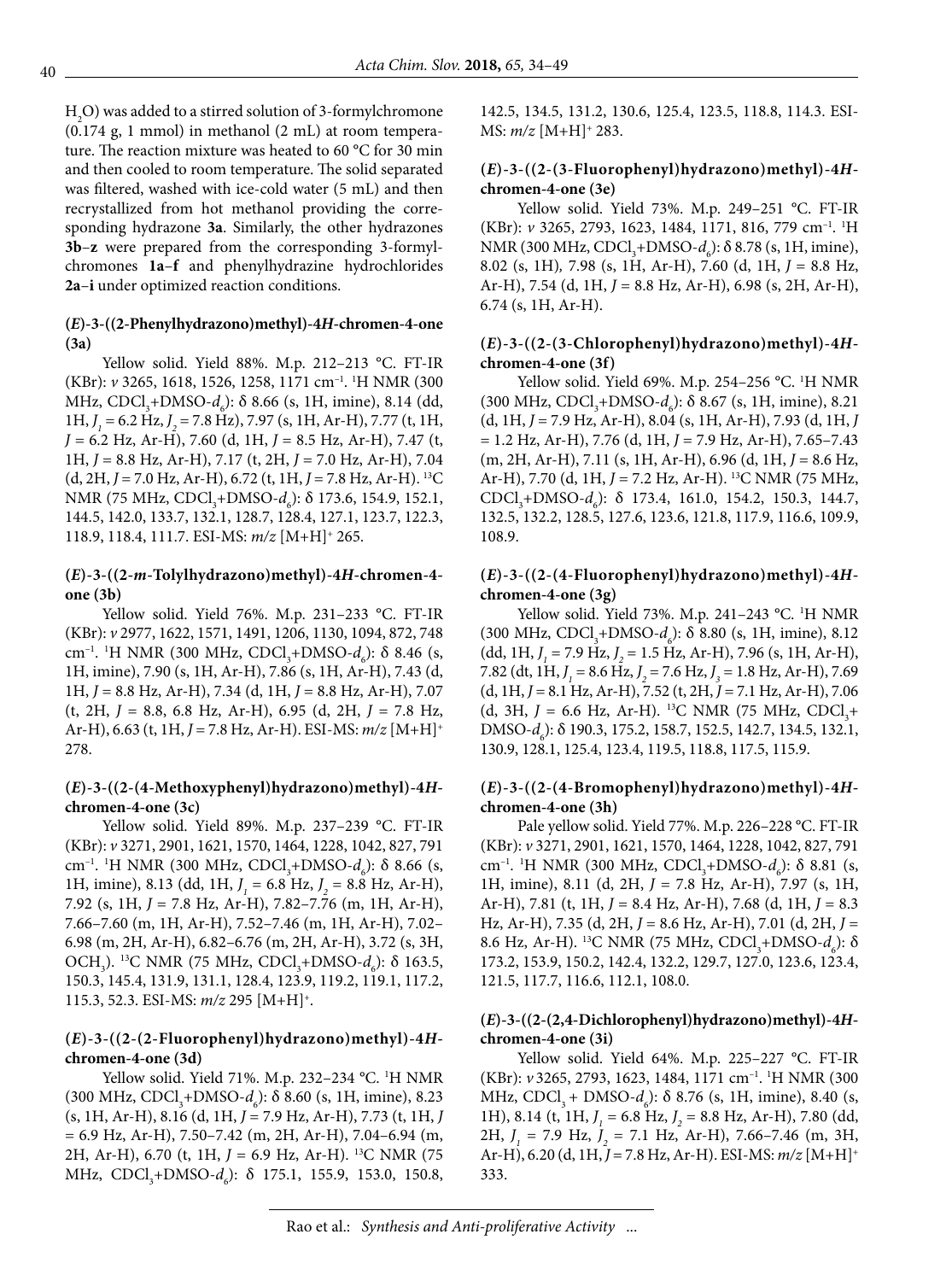#### **(***E***)-6-Methyl-3-((2-phenylhydrazono)methyl)-4***H***chromen-4-one (3j)**

Yellow solid. Yield 72%. M.p. 203–205 °C. FT-IR (KBr): *v* 3265, 2977, 1622, 1571, 1491, 1206, 1130, 1094, 872, 748 cm<sup>-1</sup>. <sup>1</sup>H NMR (300 MHz, CDCl<sub>3</sub> + DMSO*-d<sub>6</sub>*): δ 8.55 (s, 1H, imine), 8.03 (d, 1H, *J =* 8.8 Hz), 7.98 (s, 1H, Ar-H), 7.35 (s, 1H, Ar-H), 7.26 (d, 1H, *J* = 8.8 Hz, Ar-H), 7.17 (t, 2H, *J* = 8.8 Hz, Ar-H), 7.04 (d, 2H, *J* = 7.8 Hz, Ar-H), 6.73 (t, 1H, *J* = 7.8 Hz, Ar-H). 13C NMR (75 MHz, CDCl<sub>3</sub> + DMSO-*d*<sub>6</sub>): δ 173.6, 161.6, 150.4, 146.6, 141.3, 138.2, 130.3, 129.7, 128.7, 126.8, 124.4, 122.4, 119.6, 118.7, 117.4, 111.4, 21.0. ESI-MS: *m/z* [M+H]+ 279.

#### **(***E***)-6-Methyl-3-((2-***m***-tolylhydrazono)methyl)-4***H***chromen-4-one (3k)**

Yellow solid. Yield 71%. M.p. 222–224 °C. FT-IR (KBr): *v* 3276, 1640, 1608 cm<sup>-1</sup>. <sup>1</sup>H NMR (300 MHz, CDCl<sub>3</sub> + DMSO- $d_6$ ):  $\delta$  8.55 (s, 1H, imine), 7.96 (s, 1H, Ar-H), 7.92 (s, 1H, Ar-H), 7.52 (d, 1H, *J* = 7.0 Hz, Ar-H), 7.44 (d, 1H, *J*  = 8.0 Hz, Ar-H), 7.02 (t, 1H, *J* = 8.0 Hz, Ar-H), 6.85 (s, 1H, Ar-H), 6.81 (d, 1H, *J* = 8.0 Hz, Ar-H), 6.52 (d, 1H, *J* = 7.0 Hz, Ar-H). <sup>13</sup>C NMR (75 MHz, CDCl<sub>3</sub> + DMSO-*d<sub>6</sub>*): δ 174.6, 153.7, 151.7, 144.7, 137.9, 135.0, 134.9, 128.6, 127.5, 124.1, 122.6, 119.5, 119.1, 118.1, 112.2, 109.1, 21.0, 20.2. ESI-MS: *m/z* [M+H]+ 293.

#### **(***E***)-3-((2-(4-Methoxyphenyl)hydrazono)methyl)-6 methyl-4***H***-chromen-4-one (3l)**

Yellow solid. Yield 79%. M.p. 246–248 °C. FT-IR (KBr): *v* 3271, 2901, 1621, 1570, 1464, 1228, 1042, 827, 791 cm–1. 1 H NMR (300 MHz, CDCl<sub>3</sub> + DMSO-*d<sub>6</sub>*): δ 8.57 (s, 1H, imine), 7.95 (d, 1H, *J* = 7.8 Hz,Ar-H), 7.54 (s, 1H,Ar-H), 7.37 (s, 1H, Ar-H), 7.20 (s, 1H, Ar-H), 7.01 (d, 2H,  $J = 8.6$  Hz, Ar-H), 6.78 (d, 2H,  $J = 8.6$  Hz, Ar-H), 3.74 (s, 3H, OCH<sub>3</sub>), 2.48 (s, 3H, CH<sub>3</sub>). <sup>13</sup>C NMR (75 MHz, CDCl<sub>3</sub> + DMSO-*d<sub>6</sub>*): δ 173.0, 152.1, 150.8, 149.4, 137.2, 124.8, 122.5, 121.1, 117.8, 116.3, 112.5, 111.1, 53.3, 18.7. ESI-MS: *m/z* [M+H]+ 309.

#### **(***E***)-3-((2-(2-Fluorophenyl)hydrazono)methyl)-6-methyl-4***H***-chromen-4-one (3m)**

Yellow solid. Yield 83%. M.p. 230–232 °C. FT-IR (KBr): *v* 3283, 1623, 1525, 1462, 1130, 753 cm–1. 1 H NMR (300 MHz, CDCl<sub>3</sub> + DMSO- $d_6$ ):  $\delta$  8.75 (s, 1H, imine), 8.25 (s, 1H, Ar-H), 7.91 (s, 1H, Ar-H), 7.63 (dd, 1H, *J <sup>1</sup>* = 8.4 Hz, *J 2* = 18 Hz, Ar-H), 7.57 (s, 1H, Ar-H), 7.55–7.49 (m, 1H, Ar-H), 7.06 (d, 2H, *J* = 7.7 Hz, Ar-H), 6.75 (t, 1H, *J* = 6.6 Hz, Ar-H), 2.46 (s, 3H, CH<sub>3</sub>). <sup>13</sup>C NMR (75 MHz, CDCl<sub>3</sub> + DMSO-*d<sub>6</sub>*): δ 184.1, 173.0, 169.6, 152.2, 150.4, 133.3, 129.2, 122.8, 122.5, 121.2, 117.5, 116.4, 113.0, 112.1, 18.7. ESI-MS: *m/z* [M+H]+ 297.

#### **(***E***)-3-((2-(3-Fluorophenyl)hydrazono)methyl)-6-methyl-4***H***-chromen-4-one (3n)**

Yellow solid. Yield 67%. M.p. 261–263 °C. 1 H NMR (300 MHz, CDCl<sub>3</sub> + DMSO- $d_6$ ):  $\delta$  8.57 (s, 1H, imine), 8.18 (s, 1H, Ar-H), 7.87 (s, 1H, Ar-H), 7.52 (d, 1H, *J* = 8.0 Hz, Ar-H), 7.43 (d, 1H, *J* = 8.0 Hz, Ar-H), 7.00–6.93 (m, 2H, Ar-H), 6.67 (t, 2H, J = 6.0 Hz, Ar-H), 2.43 (s, 3H, CH<sub>3</sub>). <sup>13</sup>C NMR (75 MHz, CDCl<sub>3</sub> + DMSO*-d<sub>6</sub>*): δ 175.3, 154.5, 153.1, 147.6, 135.8, 131.1, 129.9, 124.8, 123.4, 119.5, 118.9, 108.6, 105.3, 98.9, 20.9. ESI-MS: *m/z* [M+H]+ 297.

#### **(***E***)-3-((2-(4-Fluorophenyl)hydrazono)methyl)-6-methyl-4***H***-chromen-4-one (3o)**

Yellow solid. Yield 72%. M.p. 264–266 °C. 1 H NMR  $(300 \text{ MHz}, \text{CDCl}_3 + \text{DMSO-}d_6)$ : δ 8.64 (s, 1H, imine), 7.98 (s, 1H, Ar-H), 7.92 (s, 1H, Ar-H), 7.58 (dd, 1H, *J <sup>1</sup>* = 8.6 Hz, *J 2* = 1.8 Hz, Ar-H), 7.50 (d, 1H, *J* = 8.4 Hz, Ar-H), 7.07–7.01 (m, 2H, Ar-H), 6.95 (t, 2H,  $J = 8.4$  Hz, Ar-H), 2.47 (s, 3H, CH<sub>2</sub>). 2H, Ar-H), 6.95 (t, 2H, J = 8.4 Hz, Ar-H), 2.47 (s, 3H, CH<sub>3</sub>).<br><sup>13</sup>C NMR (75 MHz, CDCl<sub>3</sub> + DMSO-*d<sub>6</sub>*): δ 189.4, 161.2, 157.9, 157.0, 140.6, 134.4, 133.8, 129.7, 129.2, 126.4, 121.7, 119.8, 115.9, 114.4, 114.7, 18.6. ESI-MS: *m/z* [M+H]+ 297.

#### **(***E***)-3-((2-(4-Bromophenyl)hydrazono)methyl)-6-methyl-4***H***-chromen-4-one (3p)**

Yellow solid. Yield 78%. M.p. 246–248 °C. FT-IR (KBr): *<sup>v</sup>* 3265, 2977, 1622, 1571, 1491, 1206, 872, 748 cm–1. 1 H NMR (300 MHz, CDCl<sub>3</sub> + DMSO- $d_6$ ): δ 8.56 (s, 1H, imine), 7.97 (s, 1H, Ar-H), 7.92 (s, 1H, Ar-H), 7.52 (d, 1H, *J* = 7.0 Hz, Ar-H), 7.44 (d, 1H, *J* = 8.0 Hz, Ar-H), 7.02 (t, 1H, *J* = 7.0 Hz, Ar-H), 6.85 (s, 1H, Ar-H), 6.81 (d, 1H, *J* = 8.0 Hz, Ar-H), 6.53 (d, 1H, J = 7.0 Hz, Ar-H). <sup>13</sup>C NMR (75 MHz, CDCl<sub>3</sub> + DMSO-*d<sub>6</sub>*): δ 171.3, 154.6, 151.0, 148.5, 144.0, 137.7, 133.3, 106.9, 40.2. ESI-MS: *m/z* [M+H]+ 357.

# **(***E***)-6-Chloro-3-((2-phenylhydrazono)methyl)-4***H***chromen-4-one (3q)**

Yellow solid. Yield 72%. M.p. 229–231 °C. 1 H NMR  $(300 \text{ MHz}, \text{CDCl}_3 + \text{ DMSO-}d_6)$ : δ 8.68 (s, 1H, imine), 8.08 (d, 1H, *J* = 3.2 Hz, Ar-H), 7.97 (s, 1H, Ar-H), 7.74 (dd, 1H, *J1* = 8.8 Hz, *J 2* = 2.6 Hz, Ar-H), 7.65 (d, 1H, *J* = 8.8 Hz, Ar-H), 7.19 (t, 2H, *J* = 8.4 Hz, Ar-H), 7.06 (d, 2H, *J* = 7.5 Hz, Ar-H), 6.75 (t, 1H, *J* = 7.1 Hz, Ar-H).ESI-MS: *m/z* [M+H]+ 299.

#### **(***E***)-6-Chloro-3-((2-***m***-tolylhydrazono)methyl)-4***H***chromen-4-one (3r)**

Yellow solid. Yield 57%. M.p. 215–217 °C. FT-IR (KBr): *v* 3276, 2920, 1640, 1608, 1460, 1297, 1160, 813, 772 cm<sup>-1</sup>. <sup>1</sup>H NMR (300 MHz, CDCl<sub>3</sub> + DMSO-*d<sub>6</sub>*): δ 8.56 (s, 1H, imine), 8.02 (s, 1H, Ar-H), 7.86 (s, 1H, Ar-H), 7.60  $(dd, 2H, J<sub>1</sub> = 6.8 Hz, J<sub>2</sub> = 8.8 Hz, Ar-H$ ), 6.96 (t, 1H, *J* = 7.8 Hz, Ar-H), 6.79 (s, 1H, Ar-H), 6.75 (d, 1H, *J* = 7.8 Hz, Ar-H), 6.48 (d, 1H, *J* = 7.8 Hz, Ar-H). 13C NMR (75 MHz, CDCl<sub>3</sub> + DMSO-*d<sub>6</sub>*): δ 179.6, 169.4, 161.6, 159.2, 154.7, 153.2, 150.3, 149.5, 148.9, 148.1, 144.4, 143.1, 142.3, 139.9, 139.3, 136.3, 40.8. ESI-MS: *m/z* [M+H]+ 313.

# **(***E***)-6-Chloro-3-((2-(4-methoxyphenyl)hydrazono) methyl)-4***H***-chromen-4-one (3s)**

Yellow solid. Yield 61%. M.p. 219–221 °C. FT-IR (KBr): *v* 3271, 2901, 1621, 1570, 1464, 1228, 1042 cm–1. 1 H NMR (300 MHz, CDCl<sub>3</sub> + DMSO-*d<sub>6</sub>*): δ 8.56 (s, 1H,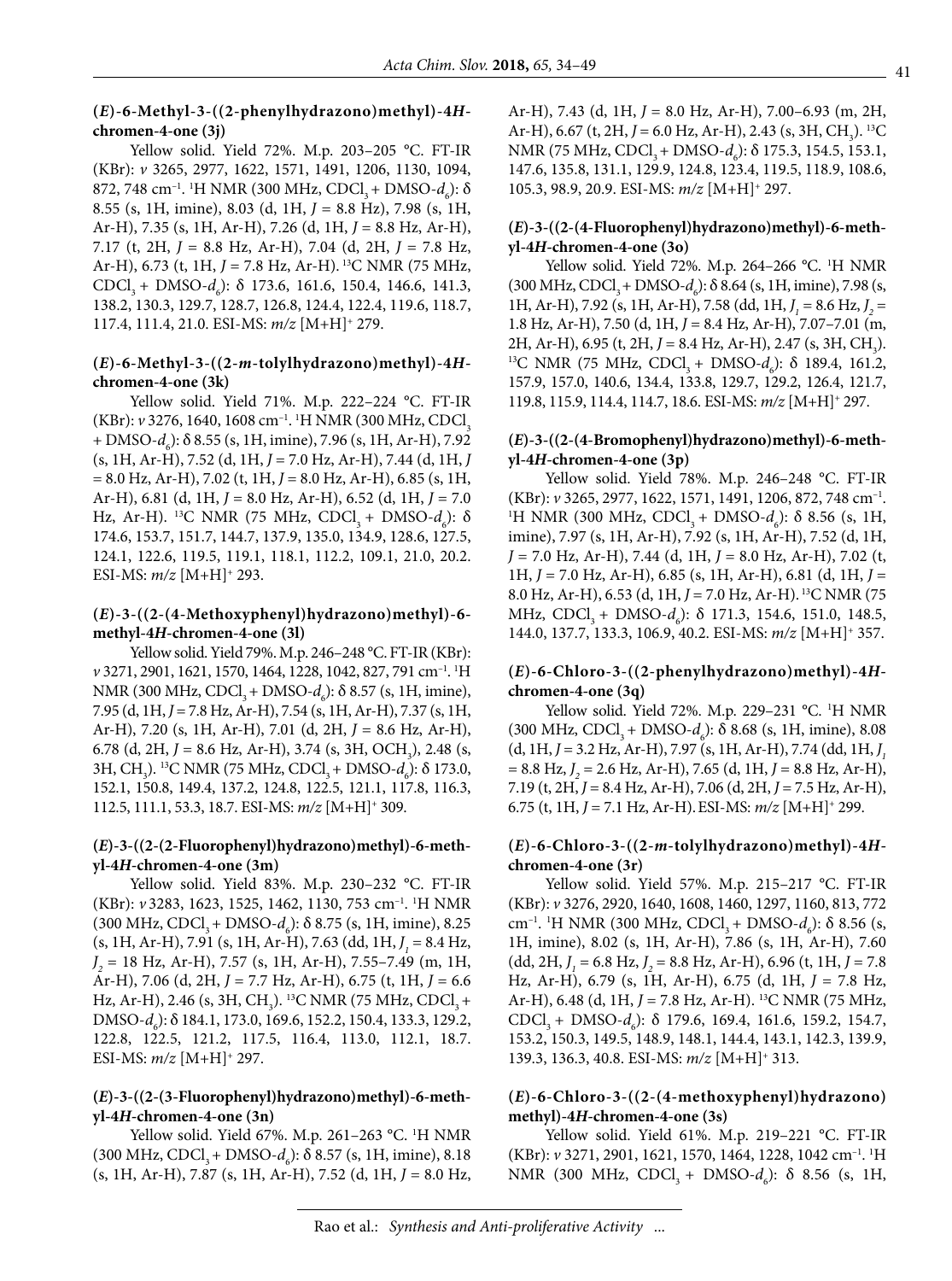imine), 8.08 (s, 1H, Ar-H), 7.88 (s, 1H, Ar-H), 7.68 (d, 1H, *J* = 8.8 Hz, Ar-H), 7.56 (d, 1H, *J* = 8.8 Hz, Ar-H), 6.96 (d, 2H, *J* = 8.4 Hz, Ar-H), 6.74 (d, 2H, *J* = 8.4 Hz, Ar-H), 3.72 (s, 3H, OCH<sub>3</sub>). <sup>13</sup>C NMR (75 MHz, CDCl<sub>3</sub> + DMSO*-d<sub>6</sub>*): δ 173.2, 164.2, 150.4, 146.2, 134.4, 132.2, 129.7, 124.3, 115.9, 117.2, 119.8, 53.2. ESI-MS: *m/z* [M+H]+ 329.

#### **(***E***)-6-Bromo-3-((2-phenylhydrazono)methyl)-4***H***chromen-4-one (3t)**

Yellow solid. Yield 72%. M.p. 218–220 °C. FT-IR (KBr): *v* 3283, 1623, 1525, 1462, 1258, 1182, 1027, 753 cm<sup>-1</sup>. <sup>1</sup>H NMR (300 MHz, CDCl<sub>3</sub> + DMSO-*d<sub>6</sub>*): δ 8.61 (s, 1H, imine), 8.24 (d, 1H, *J* = 1.3 Hz, Ar-H), 7.94 (s, 1H, Ar-H), 7.82 (dd, 1H, *J <sup>1</sup>* = 6.4 Hz, *J 2* = 8.8 Hz, Ar-H), 7.53 (d, 1H, *J* = 8.8 Hz, Ar-H), 7.16 (t, 2H, *J* = 7.5 Hz, Ar-H), 7.02 (d, 2H, *J* = 7.7 Hz, Ar-H), 6.72 (t, 1H, *J* = 7.1 Ar-H).

#### **(***E***)-6-Bromo-3-((2-***m***-tolylhydrazono)methyl)-4***H***chromen-4-one (3u)**

Yellow solid. Yield 81%. M.p. 240–242 °C. FT-IR (KBr): *v* 3276, 2918, 1639, 1602, 1454, 1296, 1159, 813, 773 cm<sup>-1</sup>. <sup>1</sup>H NMR (300 MHz, CDCl<sub>3</sub> + DMSO-*d<sub>6</sub>*): δ 8.70 (s, 1H, imine), 8.23 (d, 1H, *J =* 2.5 Hz, Ar-H), 7.94 (s, 1H, Ar-H), 7.90 (dd, 1H, *J <sup>1</sup>* = 8.8 Hz, *J 2* = 6.8 Hz, Ar-H), 7.63 (d, 1H, *J* = 8.2 Hz, Ar-H), 7.07 (t, 1H, *J* = 7.8 Hz, Ar-H), 6.89 (s, 1H, Ar-H), 6.84 (d, 1H, *J* = 8.3 Hz, Ar-H), 6.57 (d, 1H, *J*   $= 7.5$  Hz, Ar-H). ESI-MS:  $m/z$  [M+H]<sup>+</sup> 357.

#### **(***E***)-6-Bromo-3-((2-(4-methoxyphenyl)hydrazono)methyl)-4***H***-chromen-4-one (3v)**

Yellow solid. Yield 66%. M.p. 245–247 °C. FT-IR (KBr): *v* 3271, 2901, 1621, 1570, 1464, 1228, 1042, 827, 791 cm<sup>-1</sup>. <sup>1</sup>H NMR (75 MHz, CDCl<sub>3</sub> + DMSO-*d<sub>6</sub>*): δ 8.58 (s, 1H, imine), 8.16 (d, 1H, *J* = 8.8 Hz, Ar-H), 8.02 (d, 1H, *J* = 7.8 Hz, Ar-H), 7.74 (s, 1H, Ar-H), 7.72–7.66 (m, 1H, Ar-H), 7.56–7.40 (m, 2H, Ar-H), 7.23 (d, 2H, *J* = 8.4 Hz, Ar-H), 6.96 (d, 2H, *J* = 8.4 Hz, Ar-H), 3.20 (s, 3H, OCH<sub>3</sub>). <sup>13</sup>C NMR (75 MHz, CDCl<sub>3</sub> + DMSO-*d<sub>6</sub>*): δ 172.8, 148.3, 141.1, 137.0, 132.2, 130.0, 124.8, 120.5, 119.7, 119.3, 113.8, 113.7, 54.7.

# **(***E***)-6-((2-Phenylhydrazono)methyl)-5***H***-furo[3,2-***g***] chromen-5-one (3w)**

Yellow solid. Yield 72%. M.p. 235–236 °C. FT-IR (KBr): *v* 3270, 1631, 1592, 1275, 1173, 1044, 750 cm–1. 1 H NMR (300 MHz, CDCl<sub>3</sub> + DMSO-*d<sub>6</sub>*): δ 8.81 (s, 1H, imine), 8.42 (s, 1H, Ar-H), 8.20 (d, 1H, *J* = 8.0 Hz, Ar-H), 8.00 (s, 2H, Ar-H), 7.20 (t, 3H, *J* = 8.1 Hz, Ar-H), 7.06 (d, 2H, *J* = 7.7 Hz, Ar-H), 6.74 (t, 1H, *J* = 7.1 Hz, Ar-H). 13C NMR (75 MHz, CDCl<sub>3</sub> + DMSO*-d<sub>6</sub>*): δ 190.6, 159.2, 144.5, 141.1, 137.9, 129.7, 128.4, 127.8, 126.4, 123.8, 122.2, 119.1, 118.4, 116.4, 113.8, 105.9, 98.4. ESI-MS: *m/z* [M+H]+ 305.

# **(***E***)-6-((2-***m***-Tolylhydrazono)methyl)-5***H***-furo[3,2-***g***] chromen-5-one (3x)**

Yellow solid. Yield 81%. M.p. 238–240 °C. FT-IR (KBr): *v* 3265, 2793, 1623, 1484, 1171, 816, 779 cm<sup>-1</sup>. <sup>1</sup>H

NMR (300 MHz, CDCl<sub>3</sub> + DMSO- $d_6$ ):  $\delta$  9.00 (s, 1H, imine), 8.26 (s, 1H, Ar-H), 8.21 (s, 1H, Ar-H), 7.77 (d, 1H, *J* = 1.8 Hz, Ar-H), 7.22 (d, 1H, *J* = 8.0 Hz, Ar-H), 7.40 (d, 1H, *J* = 8.0 Hz, Ar-H), 7.19 (d, 2H, *J* = 7.3 Hz, Ar-H), 7.10  $(s, 1H, Ar-H)$ , 6.91  $(s, 1H, Ar-H)$ , 2.45  $(s, 1H, CH<sub>3</sub>)$ . <sup>13</sup>C NMR (75 MHz, CDCl<sub>3</sub> + DMSO-*d<sub>6</sub>*): δ 189.7, 158.0, 156.8, 144.0, 140.5, 137.6, 129.5, 127.5, 126.4, 123.3, 121.6, 118.3, 116.5, 114.9, 105.5, 97.6, 19.5. ESI-MS: *m/z* [M+H]+ 319.

# **(***E***)-3-((2-Phenylhydrazono)methyl)-4***H***-furo[2,3-***h***] chromen-4-one (3y)**

Yellow solid. Yield 85%. M.p. 236–238 °C. FT-IR (KBr): *v* 3270, 1631, 1592, 1275, 1173, 1044, 750 cm–1. 1 H NMR (300 MHz, CDCl<sub>3</sub> + DMSO- $d_6$ ): δ 8.66 (s, 1H, imine), 8.08 (d, 1H, *J* = 8.3 Hz, Ar-H), 7.96–8.00 (m, 3H, Ar-H), 7.62 (d, 1H, *J* = 8.8 Hz, Ar-H), 7.05 (t, 1H, *J* = 7.8 Hz, Ar-H), 6.86 (s, 1H, Ar-H), 6.84 (d, 1H, *J* = 7.8 Hz, Ar-H), 6.54 (d, 1H, J = 7.8 Hz, Ar-H). <sup>13</sup>C NMR (75 MHz, CDCl<sub>3</sub> + DMSO-*d<sub>6</sub>*): δ 190.4, 157.4, 143.6, 140.9, 129.5, 128.2, 127.7, 126.6, 126.2, 120.6, 119.8, 118.2, 113.6, 113.1, 103.6, 102.6: ESI-MS: *m/z* [M+H]+ 305

#### **(***E***)-3-((2-***m***-Tolylhydrazono)methyl)-4***H***-furo[2,3-***h***] chromen-4-one (3z)**

Yellow solid. Yield 42%. M.p. 239–241 °C. FT-IR (KBr): *v* 3270, 1631, 1592, 1275, 1173, 1044, 750 cm–1. 1 H NMR (300 MHz, CDCl<sub>3</sub> + DMSO- $d_6$ ): δ 8.89 (s, 1H, imine), 8.08 (d, 1H, *J* = 8.3 Hz, Ar-H), 7.95 (d, 1H, *J* = 8.8 Hz, Ar-H), 7.77 (s, 1H, Ar-H), 7.72 (s, 1H, Ar-H), 7.68 (d, 1H, *J* = 7.8 Hz, Ar-H), 7.38 (t, 1H, *J* = 7.7 Ar-H), 7.18 (t, 2H, *J* = 8.6 Hz, Ar-H), 7.03 (s, 1H, Ar-H), 2.43 (s, 3H, CH<sub>3</sub>). <sup>13</sup>C NMR (75 MHz, CDCl<sub>3</sub> + DMSO-*d<sub>6</sub>*): δ 189.4, 157.1, 155.8, 143.5, 140.3, 137.3, 137.0, 129.2, 127.4, 126.1, 121.1, 117.9, 114.6, 112.6, 102.8, 101.9, 19.0. ESI-MS: *m/z*  $[M+H]^+$  319.

# **4. 3. General Procedure for the Preparation of Pyrazolecarboxylates 5a–x**

The *N*-bromosuccinimide (0.267 g, 1.5 mmol) was added to a stirred solution of (*E*)-3-((2-phenylhydrazono) methyl)-4*H*-chromen-4-one **3a** (0.264 g, 1 mmol) in benzene at room temperature. The reaction was monitored by TLC, after completion of the reaction, the solvent was removed under reduced pressure and the crude product was used for further reaction without purification. The dimethyl acetylenedicarboxylate (**4a**, 0.168 g, 1.2 mmol) was added to a stirred solution of bromohydrazone derivative in acetonitrile (3 mL) at room temperature under nitrogen atmosphere. The reaction mixture was refluxed for 12 h and after completion of the reaction (TLC), the solvent was removed under reduced pressure, and the resulting residue was purified by column chromatography using silica gel (60–120, hexane–ethylacetate, 9:1) affording **5a** as a colourless solid. Similarly, the compounds **5b**–**x** were prepared from the corresponding (*E*)-3-((2-phenylhydrazo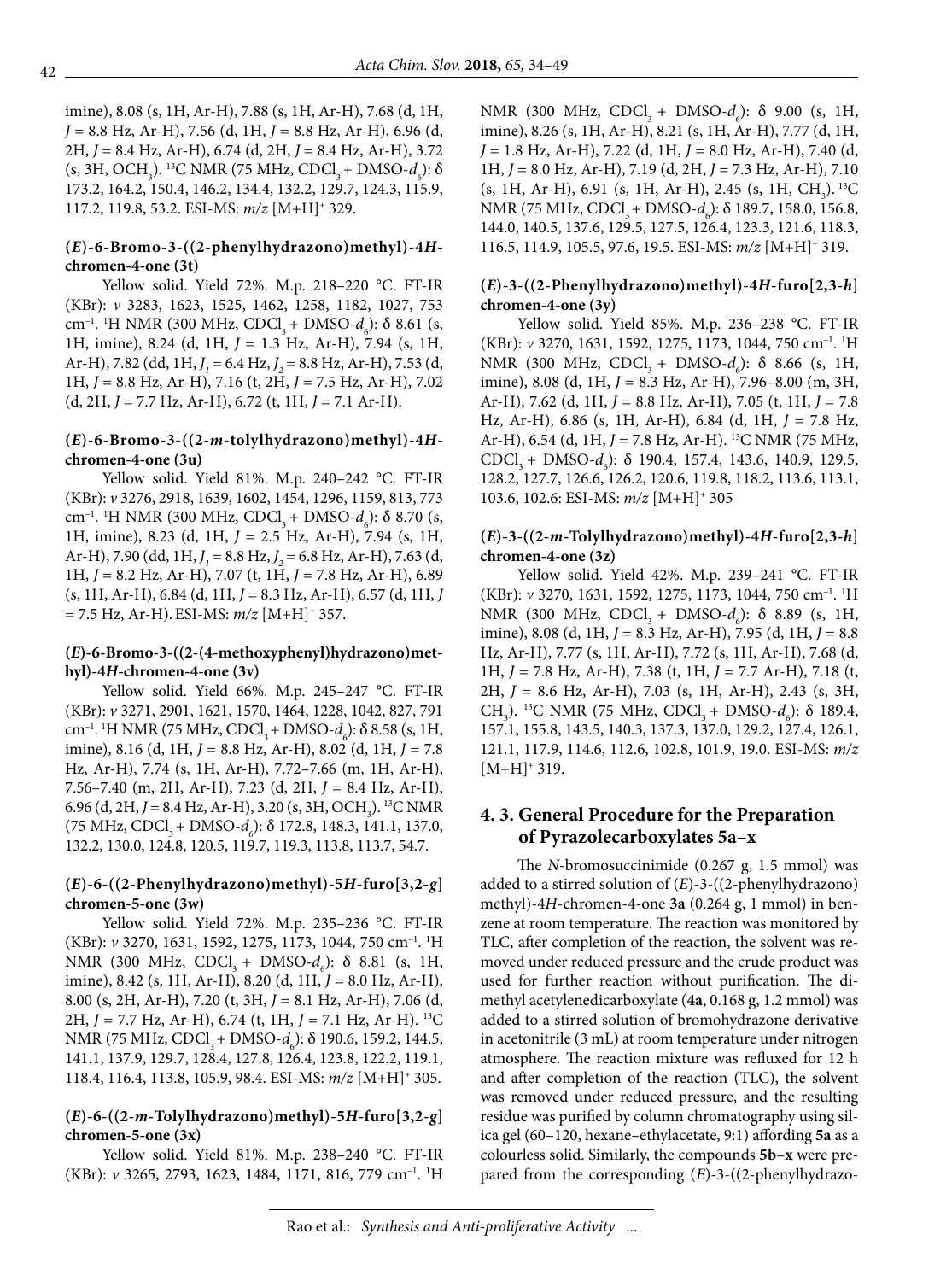no)methyl)-4*H*-chromen-4-ones **3b**–**c**, **3e**, **3h**–**l**, **3n**, **3p**–**v** with acetylenedicarboxylates **4a**–**b** under optimized conditions.

### **Dimethyl 3-(4-Oxo-4***H***-chromen-3-yl)-1-phenyl-1***H***pyrazole-4,5-dicarboxylate (5a)**

Colourless solid. Yield 78%, M.p. 144–145 °C. FT-IR (KBr): *v* 2923, 1721, 1656, 1547, 1462, 1245, 1009, 755 cm<sup>-1</sup>. <sup>1</sup>H NMR (300 MHz, CDCl<sub>3</sub>): δ 8.30 (dd, 1H, *J<sub>1</sub>* = 7.8 Hz, *J 2* = 6.4 Hz, Ar-H), 8.25 (s, 1H, Ar-H), 7.70 (t, 1H, *J* = 1.8 Hz, Ar-H), 7.52–7.41 (m, 7H, Ar-H), 3.85 (s, 3H, OCH<sub>3</sub>), 3.79 (s, 3H, OCH<sub>3</sub>). <sup>13</sup>C NMR (75 MHz, CDCl<sub>3</sub>): δ 174.5, 162.2, 160.1, 156.2, 154.1, 144.1, 139.0, 133.5, 129.0, 128.8, 126.5, 125.3, 124.3, 118.1, 52.9, 51.8. ESI-MS: *m/z*  $[M+H]^+$  405.

#### **Dimethyl 3-(4-Oxo-4***H***-chromen-3-yl)-1-***m***-tolyl-1***H***pyrazole-4,5-dicarboxylate (5b)**

Pale yellow solid. Yield 67%. M.p. 156–158 °C. FT-IR (KBr): *v* 2925, 1732, 1657, 1463, 1234, 1149, 762 cm–1. 1 H NMR (300 MHz, CDCl<sub>3</sub>): δ 8.28 (dd, 1H, *J*<sub>1</sub> = 7.4 Hz, *J*<sub>2</sub> = 6.0 Hz, Ar-H), 8.23 (s, 1H, Ar-H), 7.68 (t, 1H, *J* = 1.5 Hz*,* Ar-H), 7.60 (d, 2H, *J* = 8.6 Hz, Ar-H), 7.50–7.40 (m, 2H, Ar-H), 7.34 (s, 2H, Ar-H), 7.28–7.21 (m, 3H, Ar-H), 3.86  $(s, 3H, OCH<sub>3</sub>)$ , 3.78  $(s, 3H, OCH<sub>3</sub>)$ , 2.45  $(s, 3H, CH<sub>3</sub>)$ . <sup>13</sup>C NMR (75 MHz, CDCl<sub>3</sub>): δ 173.0, 166.7, 160.4, 154.5, 154.2, 145.0, 143.3, 139.0, 136.5, 135.3, 134.9, 129.8, 128.9, 125.7, 125.1, 123.9, 121.3, 117.9, 117.6, 53.0, 52.0, 21.0. ESI-MS:  $m/z$  [M+H]<sup>+</sup> 419.

#### **Dimethyl 1-(4-Methoxyphenyl)-3-(4-oxo-4***H***-chromen-3-yl)-1***H***-pyrazole-4,5-dicarboxylate (5c)**

Colourless solid. Yield 57%. M.p. 149–151 °C. FT-IR (KBr): *v* 2947, 1727, 1603, 1440, 1240, 1103 cm–1. 1 H NMR  $(300 \text{ MHz}, \text{CDCl}_3)$ :  $\delta$  8.28 (dd, 1H,  $J_1 = 7.8 \text{ Hz}, J_2 = 6.8 \text{ Hz},$ Ar-H), 8.23 (s, 1H, Ar-H), 7.68 (t, 1H, *J* = 2.2 Hz, Ar-H), 7.50–7.38 (m, 4H, Ar-H), 6.94 (d, 2H, *J* = 8.8 Hz, Ar-H), 3.86 (s, 3H, OCH<sub>3</sub>), 3.84 (s, 3H, OCH<sub>3</sub>), 3.74 (s, 3H, OCH3 ). ESI-MS: *m/z* [M+H]+ 435.

#### **Dimethyl 1-(2-Fluorophenyl)-3-(4-oxo-4***H***-chromen-3 yl)-1***H***-pyrazole-4,5-dicarboxylate (5d)**

Pale yellow solid. Yield 72%. FT-IR (KBr): *v* 2950, 2856, 1733, 1655, 1464, 1244, 1125 cm–1. 1 H NMR (300 MHz, CDCl<sub>3</sub>): δ 8.30 (s, 1H, imine), 8.26 (d, 1H, *J* = 7.5 Hz, Ar-H), 7.68 (t, 1H, *J* = 2.4 Hz, Ar-H), 7.56 (t, 1H, *J* = 1.5 Hz*,* Ar-H), 7.50–7.40 (m, 3H, Ar-H), 7.32–7.16 (m, 2H, Ar-H), 3.82 (s, 3H, OCH<sub>3</sub>), 3.80 (s, 3H, OCH<sub>3</sub>). <sup>13</sup>C NMR (75 MHz, CDCl<sub>3</sub>):  $\delta$  174.8, 162.9, 158.9, 157.6, 154.4, 144.2, 133.8, 130.9, 127.9, 126.1, 125.4, 124.6, 118.0, 116.3, 116.0, 52.7, 52.1. ESI-MS: *m/z* [M+H]+ 423.

# **Dimethyl 1-(4-Bromophenyl)-3-(4-oxo-4***H***-chromen-3 yl)-1***H***-pyrazole-4,5-dicarboxylate (5e)**

Colourless solid. Yield 57%. M.p. 136–138 °C. FT-IR (KBr): *v* 2923, 1732, 1655, 1463, 1272, 1157, 769 cm–1. 1 H

NMR (300 MHz, CDCl<sub>3</sub>): δ 8.28 (dd, 1H, *J<sub>1</sub>* = 7.8 Hz, *J<sub>2</sub>* = 6.6 Hz, Ar-H), 8.23 (s, 1H, Ar-H), 7.68 (t, 1H, *J* = 2.6 Hz, Ar-H), 7.60 (d, 2H, *J* = 8.6 Hz, Ar-H), 7.50–7.42 (m, 2H, Ar-H), 7.38 (d, 2H, *J* = 8.6 Hz, Ar-H), 3.86 (s, 3H, OCH<sub>3</sub>), 3.78 (s, 3H, OCH<sub>3</sub>). <sup>13</sup>C NMR (75 MHz, CDCl<sub>3</sub>):  $\delta$  174.4, 162.1, 159.9, 154.1, 144.4, 136.1, 133.6, 132.2, 126.6, 126.0, 125.4, 124.4, 118.1, 117.8, 117.4, 53.0, 52.0.

### **Dimethyl 1-(2,4-Dichlorophenyl)-3-(4-oxo-4***H***-chromen-3-yl)-1***H***-pyrazole-4,5-dicarboxylate (5f)**

Brown solid. Yield 66%. M.p. 129–131 °C. FT-IR (KBr): *v* 2793, 1622, 1484, 1301, 1171, 779 cm–1. 1 H NMR (300 MHz, CDCl<sub>3</sub>):  $\delta$  8.28 (dd, 1H, *J*<sub>1</sub> = 7.8 Hz, *J*<sub>2</sub> = 6.8 Hz, Ar-H), 8.24 (s, 1H, imine), 7.69 (t, 1H, *J* = 1.6 Hz*,* Ar-H), 7.50 (d, 1H, *J* = 7.8 Hz, Ar-H), 7.46–7.42 (m, 4H, Ar-H), 3.92 (s, 3H, OCH<sub>3</sub>), 3.80 (s, 3H, OCH<sub>3</sub>). ESI-MS: *m/z* [M+H]<sup>+</sup> 473.

#### **Diethyl 3-(6-Methyl-4-oxo-4***H***-chromen-3-yl)-1-phenyl -1***H***-pyrazole-4,5-dicarboxylate (5g)**

Colourless solid. Yield 61%. M.p. 131–133 °C. FT-IR (KBr): *v* 2923, 2852, 1721, 1656, 1547, 1462, 1245, 1009 cm<sup>-1</sup>. <sup>1</sup>H NMR (300 MHz, CDCl<sub>3</sub>): δ 8.20 (s, 1H, Ar-H), 8.06 (s, 1H, Ar-H), 7.53–7.42 (m, 6H, Ar-H), 7.38 (d, 1H, *J*   $= 8.6$  Hz, Ar-H), 4.29 (q, 2H,  $J = 6.8$  Hz, OCH<sub>2</sub>), 4.24 (q, 2H, *J* = 6.8 Hz, OCH<sub>2</sub>), 1.25 (t, 3H, *J* = 6.8 Hz, CH<sub>3</sub>), 1.21  $(t, 3H, J = 6.8 \text{ Hz}, \text{CH}_3)$ , 2.50 (s, 3H, CH<sub>3</sub>). <sup>13</sup>C NMR (75) MHz, CDCl<sub>3</sub>): δ 175.1. 161.9, 160.0, 154.2, 144.5, 139.0, 137.0, 135.4, 129.1, 125.6, 124.5, 117.8, 62.3, 60.8, 20.9, 14.0, 13.7. ESI-MS: *m/z* [M+H]+ 447.

#### **Dimethyl 3-(6-Methyl-4-oxo-4***H***-chromen-3-yl)-1-***m***tolyl-1***H***-pyrazole-4,5-dicarboxylate (5h)**

Colourless solid. Yield 82%. M.p. 168–170 °C. FT-IR (KBr): *v* 2925, 2534, 1735, 1655, 1485, 1233, 1156 cm–1. 1 H NMR (300 MHz, CDCl<sub>3</sub>): δ 8.22 (s, 1H, Ar-H), 8.09 (d, 1H, *J* = 1.6 Hz, Ar-H), 7.46 (dd, 1H, *J <sup>1</sup>* = 8.3 Hz, *J 2* = 6.0 Hz, Ar-H), 7.40–7.30 (m, 3H, Ar-H), 7.28–7.20 (m, 2H, Ar-H), 3.86  $(s, 3H, OCH<sub>3</sub>)$ , 3.76  $(s, 3H, OCH<sub>3</sub>)$ , 2.52  $(s, 3H, CH<sub>3</sub>)$ , 2.46  $(s,$ 3H, CH<sub>3</sub>). <sup>13</sup>C NMR (75 MHz, CDCl<sub>3</sub>): δ 174.3, 160.4, 154.2, 139.4, 135.3, 134.9, 129.8, 128.9, 125.7, 125.1, 123.9, 121.3, 117.9, 53.0, 52.0, 21.3, 21.0. ESI-MS: *m/z* [M+H]+ 433.

#### **Dimethyl 1-(4-Methoxyphenyl)-3-(6-methyl-4-oxo-4***H***chromen-3-yl)-1***H***-pyrazole-4,5-dicarboxylate (5i)**

Colourless solid. Yield 62%. M.p. 179–181 °C. FT-IR (KBr): *v* 2923, 1732, 1656, 1222, 1148, 772 cm–1. 1 H NMR  $(300 \text{ MHz}, \text{CDCl}_3)$ : δ 8.22 (s, 1H, Ar-H), 8.06 (s, 1H, Ar-H), 7.46 (d, 1H, *J* = 8.4, 6.4 Hz, Ar-H), 7.42–7.36 (m, 3H, Ar-H), 6.94 (d, 2H, *J* = 8.6 Hz, Ar-H), 3.86 (s, 3H, OCH<sub>3</sub>), 3.84 (s, 3H, OCH<sub>3</sub>), 3.76 (s, 3H, OCH<sub>3</sub>), 2.50 (s, 3H, CH3 ). ESI-MS: *m/z* [M+H]+ 449.

# **Dimethyl 1-(2-Fluorophenyl)-3-(6-methyl-4-oxo-4***H***chromen-3-yl)-1***H***-pyrazole-4,5-dicarboxylate (5j)**

Colourless solid. Yield 71%. M.p. 170–172 °C. FT-IR (KBr): *v* 2924, 2856, 1740, 1648, 1467, 1240, 1190, 1088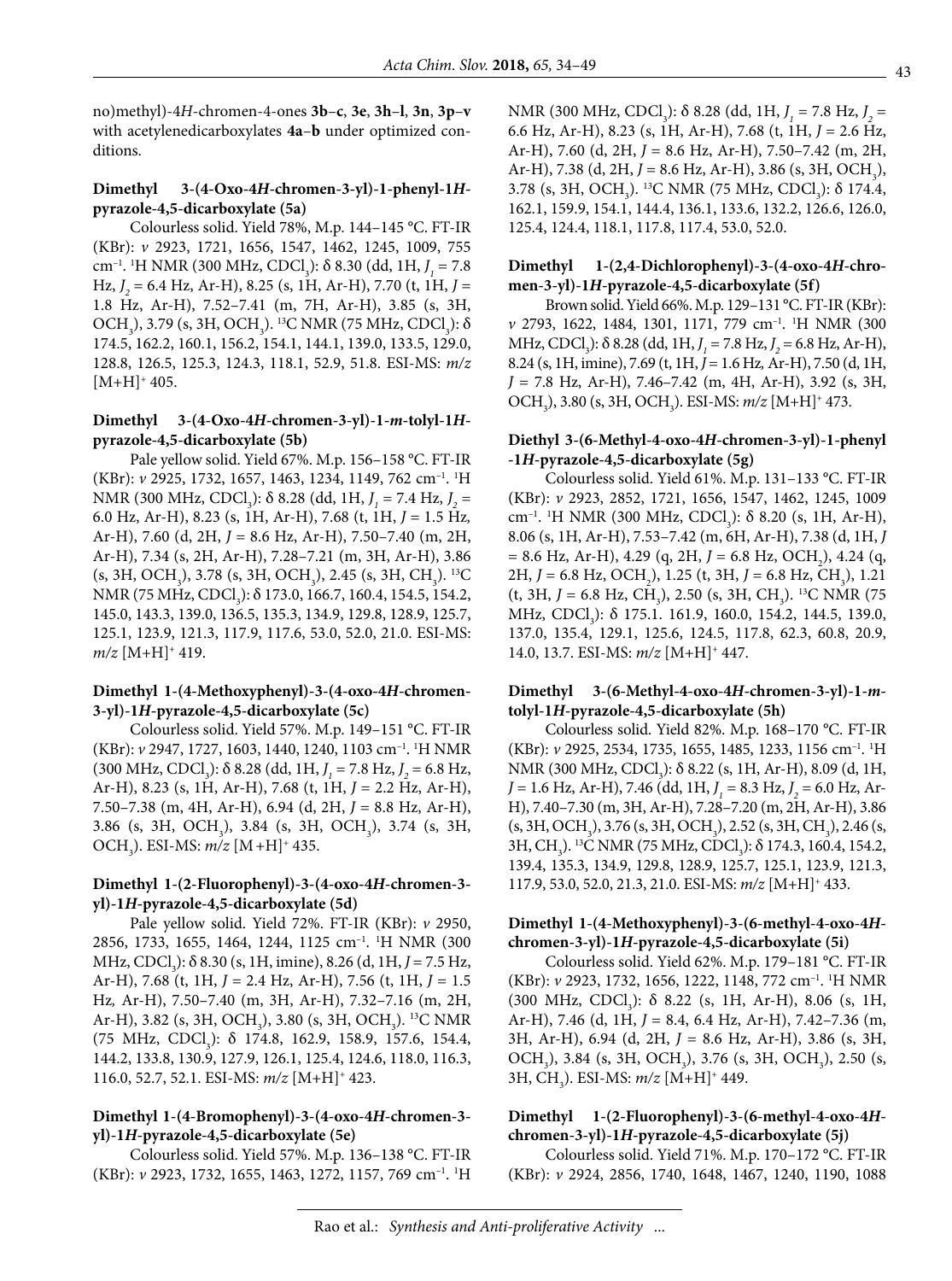cm<sup>-1</sup>. <sup>1</sup>H NMR (300 MHz, CDCl<sub>3</sub>): δ 8.28 (s, 1H, Ar-H), 8.06 (s, 1H, Ar-H), 7.58 (t, 1H, *J* = 1.7 Hz, Ar-H), 7.50–7.17  $(m, 5H, Ar-H), 3.84$  (s, 3H, OCH<sub>3</sub>), 3.82 (s, 3H, OCH<sub>3</sub>), 2.50 (s, 3H, CH<sub>3</sub>). <sup>13</sup>C NMR (75 MHz, CDCl<sub>3</sub>): δ 175.0, 154.4, 135.1, 130.8, 128.0, 125.5, 124.6, 123.7, 117.9, 116.1, 52.8, 52.3, 29.6. ESI-MS: *m/z* [M+H]+ 437, [M+Na]+ 459.

#### **Dimethyl 1-(4-Bromophenyl)-3-(6-methyl-4-oxo-4***H***chromen-3-yl)-1***H***-pyrazole-4,5-dicarboxylate (5k)**

Brownish solid. Yield 67%. M.p. 145–147 °C. 1 H NMR (300 MHz, CDCl<sub>3</sub>):  $\delta$  8.20 (s, 1H, imine), 8.06 (s, 1H, Ar-H), 7.61 (d, 2H, *J* = 9.0 Hz, Ar-H), 7.48 (dd, 1H, *J <sup>1</sup>* = 9.0 Hz, *J 2* = 6.8 Hz, Ar-H), 7.40 (d, 2H, *J* = 2.2 Hz, Ar-H), 7.38– 7.36 (m, 1H, Ar-H), 3.86 (s, 3H, OCH<sub>3</sub>), 3.78 (s, 3H, OCH<sub>3</sub>), 2.50 (s, 3H, CH<sub>3</sub>). ESI-MS: *m/z* [M+H]<sup>+</sup> 497.

### **Dimethyl 3-(6-Chloro-4-oxo-4***H***-chromen-3-yl)-1-phenyl-1***H***-pyrazole-4,5-dicarboxylate (5l)**

Colourless solid. Yield 77%. M.p. 152–154 °C. FT-IR (KBr): *v* 2924, 2856, 1728, 1659, 1454, 1239, 1036 cm–1. 1 H NMR (300 MHz, CDCl<sub>3</sub>):  $\delta$  8.23 (s, 1H, Ar-H), 8.09 (s, 1H, Ar-H), 7.53–7.45 (m, 6H, Ar-H), 7.40 (d, 1H, *J* = 8.6 Hz, Ar-H), 3.85 (s, 3H, OCH<sub>3</sub>), 3.79 (s, 3H, OCH<sub>3</sub>). <sup>13</sup>C NMR (75 MHz, CDCl<sub>3</sub>):  $\delta$  175.2, 160.3, 157.3, 154.2, 144.4, 139.0, 136.5, 129.1, 129.0, 126.3, 124.4, 120.7, 119.0, 116.6, 107.0, 100.0, 53.0, 51.9. ESI-MS: *m/z* [M+H]+ 439.

# **Dimethyl 3-(6-Chloro-4-oxo-4***H***-chromen-3-yl)-1-***m***tolyl-1***H***-pyrazole-4,5-dicarboxylate (5m)**

Pale brownish solid. Yield 61%. M.p. 154–156 °C. 1 H NMR (300 MHz, CDCl<sub>3</sub>): δ 8.24 (d, 1H, *J* = 2.4, Ar-H), 8.22 (s, 1H, imine), 7.63 (dd, 1H,  $J_1 = 9.0$  Hz,  $J_2 = 6.8$  Hz, Ar-H), 7.46 (d, 1H, *J* = 9.0 Hz, Ar-H), 7.36–7.30 (m, 2H, Ar-H), 7.24–7.18 (m, 2H, Ar-H), 3.84 (s, 3H, OCH<sub>3</sub>), 3.80  $(s, 3H, OCH<sub>3</sub>)$ , 2.45  $(s, 3H, CH<sub>3</sub>)$ .

# **Dimethyl 3-(6-Chloro-4-oxo-4***H***-chromen-3-yl)-1-(4 methoxyphenyl)-1***H***-pyrazole-4,5-dicarboxylate (5n)**

Pale yellow solid. Yield 72%. M.p. 158–160 °C. FT-IR (KBr): *v* 2925, 1736, 1653, 1250, 1105, 763 cm–1. 1 H NMR (300 MHz, CDCl<sub>3</sub>): δ 8.24 (d, 1H, *J* = 2.4 Hz, Ar-H), 8.20 (s, 1H, Ar-H), 7.60 (dd, 1H,  $J_1 = 9.0$  Hz,  $J_2 = 6.8$  Hz, Ar-H), 7.44 (d, 1H, *J* = 9.0 Hz, Ar-H), 7.40 (d, 2H, *J* = 9.0 Hz, Ar-H), 6.94 (d, 2H, J = 9.0 Hz, Ar-H), 3.86 (s, 3H, OCH<sub>3</sub>), 3.84 (s, 3H, OCH3 ), 3.78 (s, 3H, OCH3 ). ESI-MS: *m/z*  $[M+H]^+$  469.

# **Dimethyl 3-(6-Bromo-4-oxo-4***H***-chromen-3-yl)-1-phenyl-1***H***-pyrazole-4,5-dicarboxylate (5o)**

Colourless solid. Yield 46%. M.p. 169–171 °C. FT-IR (KBr): *v* 2924, 1728, 1659, 1454, 1384, 1239, 1036, 758 cm<sup>-1</sup>. <sup>1</sup>H NMR (300 MHz, CDCl<sub>3</sub>): δ 8.41 (d, 1H, *J* = 2.2 Hz, Ar-H), 8.24 (s, 1H, Ar-H), 7.76 (dd, 1H, *J<sub>1</sub>* = 7.6 Hz, *J<sub>2</sub>* = 6.0 Hz, Ar-H), 7.50–7.44 (m, 5H, Ar-H), 7.39 (d, 1H, *J* = 7.6 Hz, Ar-H), 3.85 (s, 3H, OCH<sub>3</sub>), 3.79 (s, 3H, OCH<sub>3</sub>). <sup>13</sup>C NMR (75 MHz, CDCl<sub>3</sub>): δ 173.8, 172.4, 159.2, 155.0, 154.5, 138.9, 136.8, 132.3, 129.3, 128.9, 125.8, 124.4, 120.1, 119.0, 111.5, 108.1, 53.2, 52.1. ESI-MS: *m/z* [M+H]+ 483.

### **Dimethyl 3-(6-Bromo-4-oxo-4***H***-chromen-3-yl)-1-***m***tolyl-1***H***-pyrazole-4,5-dicarboxylate (5p)**

Colourless solid. Yield 74%. M.p. 151–153 °C. FT-IR (KBr): *v* 2925, 1724, 1655, 1493, 1328, 1233, 1155, 1070 cm<sup>-1</sup>. <sup>1</sup>H NMR (300 MHz, CDCl<sub>3</sub>): δ 8.40 (d, 1H, *J* = 2.4 Hz, Ar-H), 8.20 (s, 1H, imine), 7.76 (dd, 1H, *J<sub>1</sub>* = 8.4 Hz, *J<sub>2</sub>* = 6.4 Hz, Ar-H), 7.40–7.30 (m, 3H, Ar-H), 7.23–7.14 (m, 1H, Ar-H), 3.84 (s, 3H, OCH<sub>3</sub>), 3.78 (s, 3H, OCH<sub>3</sub>), 2.58 (s, 3H, CH<sub>3</sub>). <sup>13</sup>C NMR (75 MHz, CDCl<sub>3</sub>): δ 174.5, 162.2, 160.2, 158.1, 150.7, 144.1, 139.2, 136.4, 129.7, 124.9, 121.1, 119.6, 118.3, 117.0, 110.2, 104.1, 52.9, 51.8, 21.2. ESI-MS: *m/z* [M+H]+ 497, [M+2]+ 499.

#### **Dimethyl 3-(6-Bromo-4-oxo-4***H***-chromen-3-yl)-1-(4 methoxyphenyl)-1***H***-pyrazole-4,5-dicarboxylate (5q)**

Pale yellow solid. Yield 68%. M.p. 164-166 °C. <sup>1</sup>H NMR (300 MHz, CDCl<sub>3</sub>): δ 8.40 (dd, 1H, *J<sub>1</sub>* = 9.0 Hz, *J<sub>2</sub>* = 2.2 Hz, Ar-H), 8.20 (s, 1H, Ar-H), 7.76 (dd, 1H, *J<sub>1</sub>* = 9.0 Hz, *J 2* = 6.8 Hz, Ar-H), 7.40–7.33 (m, 3H, Ar-H), 6.94 (d, 2H, *J*   $= 9.0$  Hz, Ar-H), 3.86 (s, 3H, OCH<sub>3</sub>), 3.84 (s, 3H, OCH<sub>3</sub>), 3.78 (s, 3H, OCH<sub>3</sub>). <sup>13</sup>C NMR (75 MHz, CDCl<sub>3</sub>):  $\delta$  174.4, 162.1, 159.9, 154.1, 144.4, 136.1, 133.6, 132.7, 126.6, 126.0, 125.4, 124.4, 118.1, 117.8, 117.4, 53.0, 52.0.

# **Diethyl 3-(4-Oxo-4***H***-chromen-3-yl)-1-phenyl-1***H***-pyrazole-4,5-dicarboxylate (5r)**

Pale yellow solid. Yield 61%. M.p. 119-121 °C. <sup>1</sup>H NMR (300 MHz, CDCl<sub>3</sub>): δ 8.30 (dd, 1H, *J*<sub>1</sub> = 7.8 Hz, *J*<sub>2</sub> = 6.4 Hz, Ar-H), 8.22 (s, 1H, Ar-H), 7.68 (t, 1H, *J* = 2.5 Hz, Ar-H), 7.52–7.39 (m, 7H, Ar-H), 4.30 (q, 2H, *J* = 7.1 Hz, OCH<sub>2</sub>), 4.24 (q, 2H, *J* = 3.5 Hz, OCH<sub>2</sub>), 1.24 (t, 3H, *J* = 4.3 Hz, CH<sub>3</sub>), 1.10 (t, 3H, *J* = 3.2 Hz, CH<sub>3</sub>). <sup>13</sup>C NMR (300 MHz, CDCl<sub>3</sub>): δ 174.9, 161.8, 159.9, 156.3, 154.2, 144.3, 139.0, 133.6, 126.4, 125.4, 124.4, 118.1, 62.3, 60.7, 13.9, 13.7. ESI-MS: *m/z* [M+H]+ 433, [M+Na]+ 455.

# **Dimethyl 3-(5-Oxo-5***H***-furo[3,2-***g***]chromen-6-yl)-1 phenyl-1***H***-pyrazole-4,5-dicarboxylate (5s)**

Brown solid. Yield 77%. M.p. 176–178 °C. FT-IR (KBr): *v* 2953, 1733, 1651, 1457, 1162 cm–1. 1 H NMR (300 MHz, CDCl<sub>3</sub>):  $\delta$  8.52 (s, 1H, Ar-H), 8.26 (s, 1H, Ar-H), 7.72 (d, 1H, *J* = 1.6 Hz, Ar-H), 7.57 (s, 1H, Ar-H), 7.52– 7.41 (m, 5H, Ar-H), 6.90 (d, 1H, *J* = 1.6 Hz, Ar-H), 3.84 (s, 3H, OCH<sub>3</sub>), 3.76 (s, 3H, OCH<sub>3</sub>). <sup>13</sup>C NMR (75 MHz, CDCl<sub>3</sub>): δ 175.2, 157.3, 154.5, 147.5, 144.4, 139.0, 129.3, 126.3, 124.4, 120.7, 119.0, 116.6, 107.0, 53.0, 51.9. ESI-MS:  $m/z$  [M+H]<sup>+</sup> 445.

# **Dimethyl 3-(5-Oxo-5***H***-furo[3,2-***g***]chromen-6-yl)-1-***m***tolyl-1***H***-pyrazole-4,5-dicarboxylate (5t)**

Colourless solid. Yield 68%. M.p. 192–194 °C. FT-IR (KBr): *v* 2949, 1721, 1650, 1589, 1460, 1165, 1037 cm–1. 1 H NMR (300 MHz, CDCl<sub>3</sub>): δ 8.52 (s, 1H, Ar-H), 8.26 (s, 1H,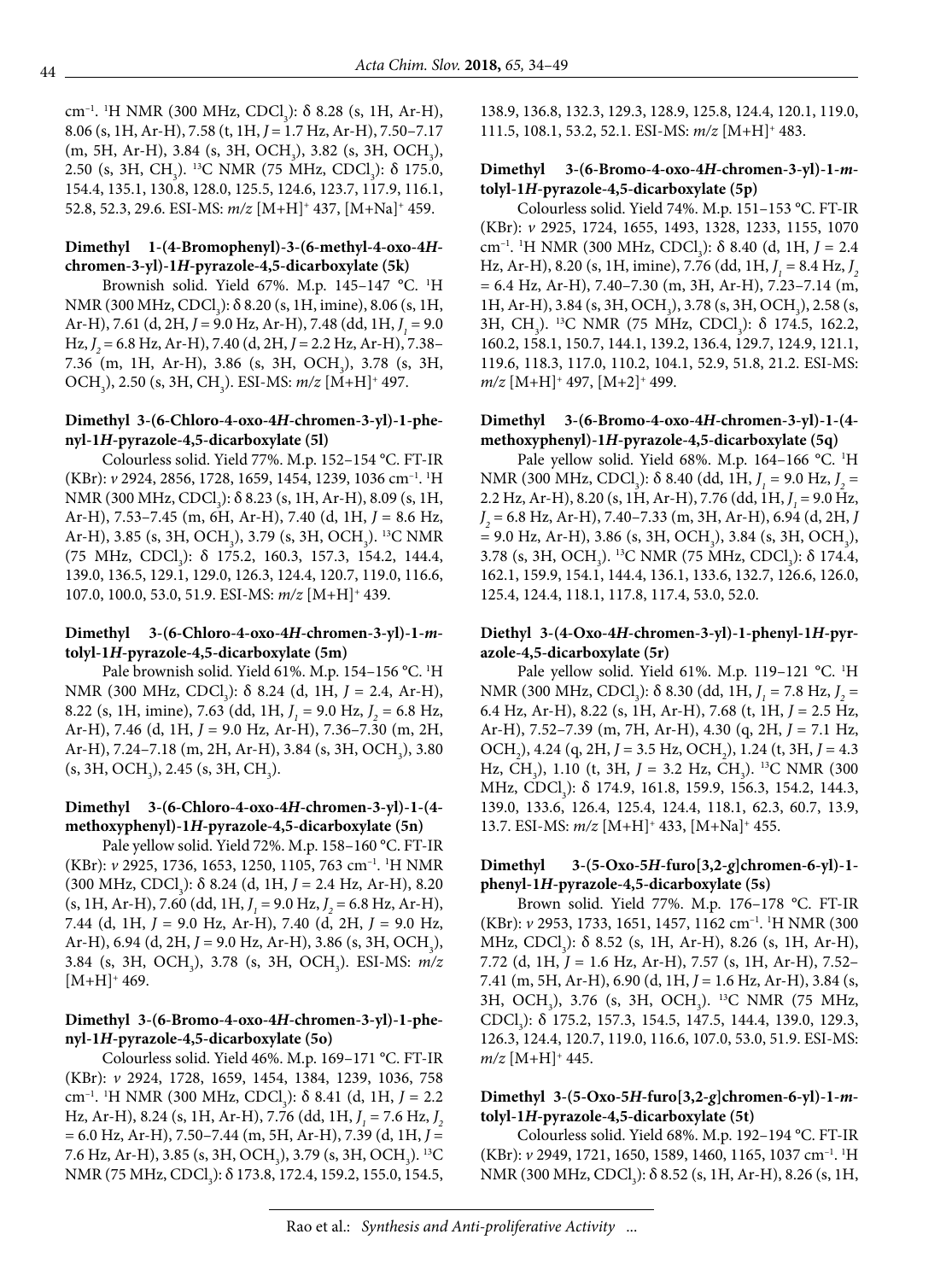Ar-H), 7.72 (s, 1H, Ar-H), 7.58 (s, 1H, Ar-H), 7.36–7.20  $(m, 4H, Ar-H), 6.90$  (s, 1H, Ar-H), 3.86 (s, 3H, OCH<sub>3</sub>), 3.76 (s, 3H, OCH<sub>3</sub>), 2.44 (s, 3H, CH<sub>3</sub>). <sup>13</sup>C NMR (75 MHz, CDCl<sub>3</sub>): δ 162.6, 160.6, 154.6, 154.2, 147.7, 144.4, 139.6, 138.8, 136.7, 129.9, 128.9, 126.4, 125.0, 121.2, 118.9, 107.0, 53.1, 52.0, 29.3. ESI-MS: *m/z* [M+H]+ 459.

#### **Diethyl 3-(5-Oxo-5***H***-furo[3,2-***g***]chromen-6-yl)-1-phenyl-1***H***-pyrazole-4,5-dicarboxylate (5u)**

Brown solid. Yield 64%. M.p. 162–164 °C. FT-IR (KBr): *v* 2949, 1721, 1650, 1589, 1460, 1165, 1037, 795 cm<sup>-1</sup>. <sup>1</sup>H NMR (300 MHz, CDCl<sub>3</sub>): δ 8.50 (s, 1H, Ar-H), 8.22 (s, 1H, Ar-H), 7.70 (d, 1H, *J* = 2.2 Hz, Ar-H), 7.58– 7.39 (m, 5H, Ar-H), 6.90 (s, 1H, Ar-H), 4.29 (q, 2H, *J* = 7.5 Hz, OCH<sub>2</sub>), 4.23 (q, 2H, *J* = 4.5 Hz, OCH<sub>2</sub>), 1.23 (t, 3H, *J* = 6.7 Hz, CH<sub>3</sub>), 1.19 (t, 3H, *J* = 5.2 Hz, CH<sub>3</sub>). <sup>13</sup>C NMR (75 MHz, CDCl<sub>3</sub>): δ 174.6, 161.4, 159.5, 153.9, 147.1, 138.9, 128.7, 125.9, 124.1, 120.5, 118.8, 116.7, 106.7, 99.7, 95.8, 61.8, 60.3, 13.8. ESI-MS: *m/z* [M+H]+, 473 [M+Na]+ 495.

#### **Dimethyl 3-(4-Oxo-4***H***-furo[2,3-***h***]chromen-3-yl)-1 phenyl-1***H***-pyrazole-4,5-dicarboxylate (5v)**

Colourless solid. Yield 79%. M.p. 173–175 °C. FT-IR (KBr): *v* 2953, 1733, 1651, 1588, 1457, 1269, 1039, 758 cm<sup>-1</sup>. <sup>1</sup>H NMR (300 MHz, CDCl<sub>3</sub>): δ 8.30 (s, 1H, Ar-H), 8.21 (d, 1H, *J* = 8.6 Hz, Ar-H), 7.74 (s, 1H, Ar-H), 7.58– 7.42 (m, 6H, Ar-H), 7.12 (s, 1H, Ar-H), 3.86 (s, 3H, OCH<sub>3</sub>), 3.78 (s, 3H, OCH<sub>3</sub>). <sup>13</sup>C NMR (75 MHz, CDCl<sub>3</sub>): δ 174.6, 162.3, 160.3, 158.2, 153.3, 150.8, 145.7, 144.2, 139.0, 136.4, 129.1, 128.9, 125.7, 124.4, 122.4, 119.6, 118.3, 116.7, 110.4, 104.2, 53.0, 51.9. ESI-MS: *m/z* [M+H]+ 445.

#### **Dimethyl 3-(4-Oxo-4***H***-furo[2,3-***h***]chromen-3-yl)-1-***m***tolyl-1***H***-pyrazole-4,5-dicarboxylate (5w)**

Pale yellow solid. Yield 82%. M.p. 189–191 °C. FT-IR (KBr): *v* 2952, 1732, 1652, 1588, 1456, 1234, 1039,  $763$  cm<sup>-1</sup>. <sup>1</sup>H NMR (300 MHz, CDCl<sub>3</sub>): δ 8.28 (s, 1H, Ar-H), 8.18 (dd, 1H, *J <sup>1</sup>* = 8.4 Hz, *J 2* = 6.4 Hz, Ar-H), 7.72 (s, 1H, Ar-H), 7.52 (d, 1H, *J* = 8.6 Hz, Ar-H), 7.36–7.18 (m, 4H, Ar-H), 7.08 (s, 1H, Ar-H), 3.84 (s, 3H, OCH<sub>3</sub>), 3.76 (s, 3H, OCH<sub>3</sub>), 2.42 (s, 3H, CH<sub>3</sub>). <sup>13</sup>C NMR (75 MHz, CDCl<sub>3</sub>): δ 174.5, 162.2, 160.2, 158.1, 153.2, 150.7, 145.6, 144.1, 139.2, 136.4, 129.7, 128.8, 124.9, 122.3, 121.1, 119.6, 118.3, 117.0, 110.2, 104.1, 52.9, 51.8, 21.2. ESI-MS:  $m/z$  [M+H]<sup>+</sup> 459.

#### **Diethyl 3-(4-Oxo-4***H***-furo[2,3-***h***]chromen-3-yl)-1-phenyl-1***H***-pyrazole-4,5-dicarboxylate (5x)**

Colourless solid. Yield 78%. M.p. 167–169 °C. FT-IR (KBr): *v* 2926, 1731, 1657, 1464, 1221, 762 cm–1. 1 H NMR  $(300 \text{ MHz}, \text{CDCl}_3)$ :  $\delta$  8.26 (s, 1H, Ar-H), 8.20 (d, 1H, *J* = 8.3 Hz, Ar-H), 7.73 (d, 1H, *J* = 2.2 Hz, Ar-H), 7.58–7.42 (m, 6H, Ar-H), 7.10 (s, 1H, Ar-H), 4.29 (q, 2H,  $J = 6.7$  Hz, OCH<sub>2</sub>), 4.23 (q, 2H, *J* = 4.5 Hz, OCH<sub>2</sub>), 1.24 (t, 3H, *J* = 4.5 Hz, CH<sub>3</sub>), 1.19 (t, 3H, *J* = 6.5 Hz, CH<sub>3</sub>). <sup>13</sup>C NMR (75 MHz,

CDCl<sub>3</sub>): δ 174.8, 161.8, 159.9, 158.1, 153.3, 150.7, 145.7, 144.3, 138.9, 137.1, 129.1, 124.4, 119.6, 118.4, 117.0, 110.3, 104.1, 62.3, 60.7, 13.8, 13.9. ESI-MS: *m/z* [M+H]+ 473.

# **4. 4. General Procedure for the Preparation of Pyrazolylmethanones 6a–u**

 $K_2CO_3(0.276 \text{ g}, 2 \text{ mmol})$  was added to a stirred solution of (*E*)-3-((2-phenylhydrazono)methyl)-4*H*-chromen-4-one **3a** (0.264 g, 1 mmol) in acetonitrile (3 mL) at room temperature. The reaction mixture was refluxed for 12 h and after completion of the reaction (TLC), the solvent was removed under reduced pressure. The crude product was purified by column chromatography using silica gel (60–120, hexane–ethyl acetate, 97:3) affording **6a**. Similarly, the compounds **6b**–**u** were prepared by treating the (*E*)-3-((2-phenylhydrazono)methyl)-4*H*-chromen-4-ones **3a–h, 3k–s, 3u–v** with  $K_2CO_3$ .

# **(2-Hydroxyphenyl)(1-phenyl-1***H***-pyrazol-4-yl)methanone (6a)**

Pale yellow solid. Yield 88%. M.p. 113–114 °C. FT-IR (KBr): *v* 3129, 1622, 1589, 1482, 1293 cm–1. 1 H NMR (300 MHz, CDCl<sub>3</sub>): δ 12.02 (s, 1H, ArOH), 8.48 (s, 1H, pyrazole H<sub>3</sub>), 8.18 (s, 1H, pyrazole H<sub>5</sub>), 7.92 (dd, 1H, *J<sub>1</sub>* = 7.9 Hz, *J<sub>2</sub>* = 1.1 Hz, Ar-H), 7.75 (d, 2H, *J =* 7.7 Hz, Ar-H), 7.56–7.48 (m, 3H, Ar-H), 7.39 (t, 1H, *J* = 7.3 Hz, Ar-H), 7.07 (d, 1H, *J =* 8*.*3 Hz, Ar-H), 6.97 (t, 1H, *J* = 7.9 Hz, Ar-H). 13C NMR (75 MHz, CDCl<sub>3</sub>):  $\delta$  192.0, 162.6, 142.3, 139.1, 135.9, 131.1, 130.4, 129.6, 127.8, 123.3, 120.0, 119.7, 119.0, 118.4. ESI-MS: *m*/*z* [M+H]+ 265.

# **(2-Hydroxyphenyl)(1-***m***-tolyl-1***H***-pyrazol-4-yl)methanone (6b)**

Yellow thick liquid. Yield 76%. FT-IR (KBr): *v* 3447, 1622, 1539, 1483, 1238, 903, 771 cm–1. 1 H NMR (300 MHz, CDCl<sub>3</sub>): δ 11.95 (s, 1H, ArOH), 8.39 (s, 1H, pyrazole H<sub>3</sub>), 8.09 (s, 1H, pyrazole H<sub>5</sub>), 7.84 (dd,  $J_1 = 8.1$  Hz,  $J_2 = 1.7$  Hz, 1H, Ar-H), 7.52–7.41 (m, 3H), 7.30 (t, 1H, *J =* 7.7 Hz, Ar-H), 7.12 (d, 1H, *J =* 7.5 Hz, Ar-H), 6.99 (d, 1H, *J =* 8.4 Hz, Ar-H), 6.89 (t, 1H, *J* = 7.1 Hz, Ar-H). <sup>13</sup>C NMR (75 MHz, CDCl<sub>3</sub>): δ 192.0, 162.6, 142.2, 139.8, 139.0, 135.9, 131.1, 130.4, 129.4, 128.6, 123.2, 120.4, 120.0, 119.0, 118.4, 116.7, 21.4. ESI-MS: *m*/*z* [M+H]+ 279.

# **(2-Hydroxyphenyl)(1-(4-methoxyphenyl)-1***H***-pyrazol-4-yl)methanone (6c)**

Yellow thick liquid. Yield 73%. FT-IR (KBr): *v* 3422, 2924, 1722, 1590, 1237, 771 cm–1. 1 H NMR (300 MHz, CDCl<sub>3</sub>): δ 12.04 (s, 1H, ArOH), 8.39 (s, 1H, pyrazole H<sub>3</sub>), 8.15 (s, 1H, pyrazole H<sub>5</sub>), 7.91 (dd, 1H, *J<sub>1</sub>* = 7.9 Hz, *J<sub>2</sub>* = 1.3 Hz, Ar-H), 7.64 (d, 2H, *J =* 9.0 Hz, Ar-H), 7.52 (t, 1H, *J =* 6.9 Hz, Ar-H), 7.09–6.93 (m, 4H, Ar-H), 3.86 (s, 3H, OCH<sub>3</sub>). <sup>13</sup>C NMR (75 MHz, CDCl<sub>3</sub>): δ 192.0, 162.5, 159.1, 142.0, 135.9, 132.6, 131.1, 130.3, 123.0, 121.3, 120.0, 118.9, 118.4, 114.6, 55.5. ESI-MS: *m*/*z* [M+H]+ 295.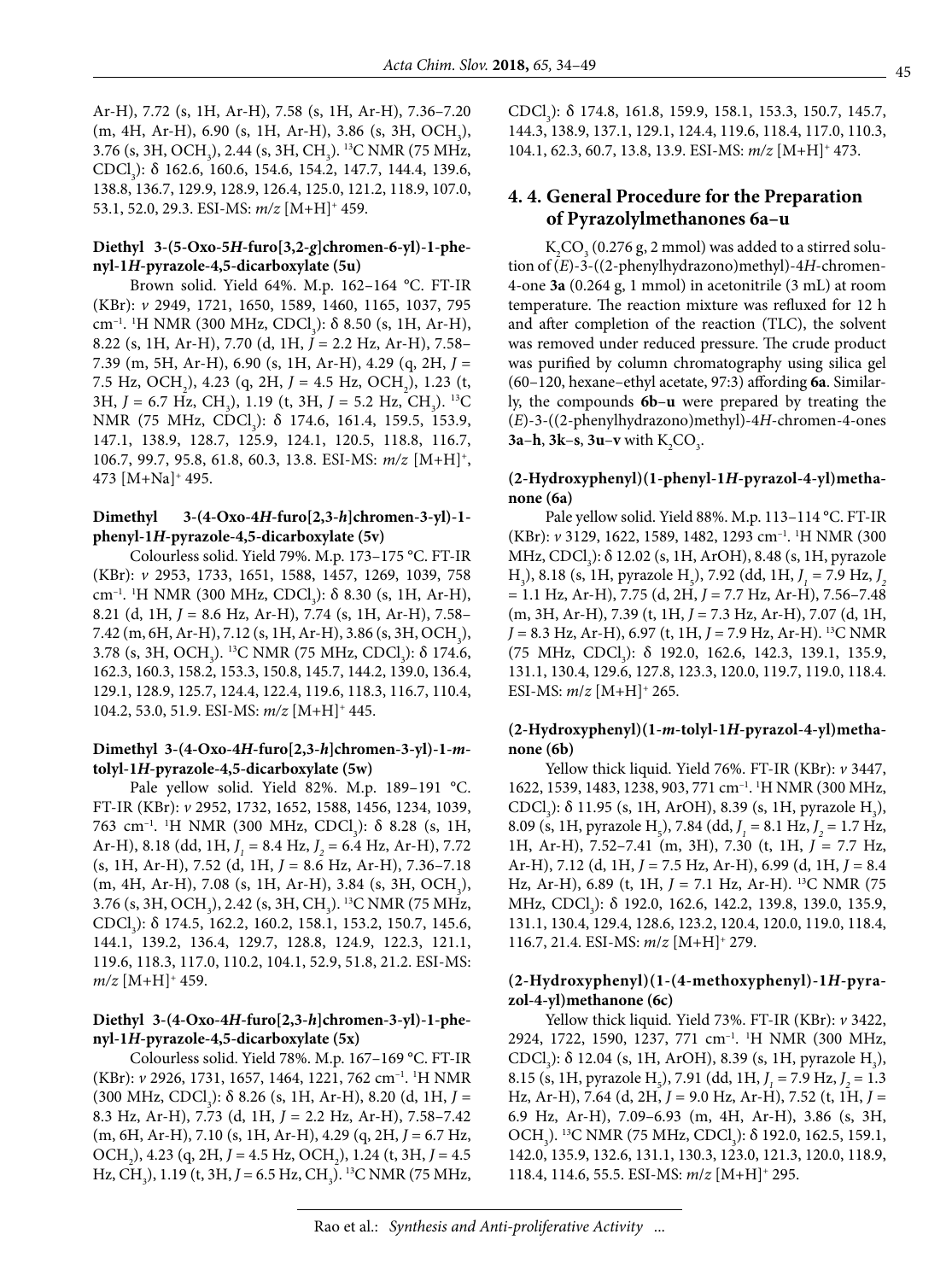### **(1-(2-Fluorophenyl)-1***H***-pyrazol-4-yl)(2-hydroxyphenyl)methanone (6d)**

Pale yellow solid. Yield 63%. M.p. 150–152 °C. FT-IR (KBr): *v* 3067, 1675, 1501, 1219, 765 cm–1. 1 H NMR (300 MHz, CDCl<sub>3</sub>) δ 10.02 (s, 1H, ArOH), 8.32 (s, 1H, pyrazole H<sub>3</sub>), 7.89 (d, *J* = 8.1 Hz, 1H, pyrazole H<sub>5</sub>), 7.66 (dd, 1H, *J*<sub>1</sub> = 7.5 Hz, *J 2* = 1.5 Hz, Ar-H), 7.54 (td, 1H, *J 1 =* 9.6 Hz, *J 2* = 1.7 Hz, Ar-H), 7.44–7.30 (m, 5H). <sup>13</sup>C NMR (75 MHz, CDCl<sub>3</sub>): δ 184.4, 158.7, 152.2, 143.7, 142.2, 132.7, 132.1, 131.5, 129.5, 126.2, 125.9, 124.9, 124.1, 121.7, 121.6, 120.1. ESI-MS: *m*/*z* [M+H]+ 283.

# **(1-(3-Fluorophenyl)-1***H***-pyrazol-4-yl)(2-hydroxyphenyl)methanone (6e)**

Pale yellow solid.Yield 69%. M.p. 104–106 °C. FT-IR (KBr): *v* 3127, 1602, 1542, 1245, 757 cm–1. 1 H NMR (300 MHz, CDCl<sub>3</sub>): δ 11.98 (s, 1H, ArOH), 8.48 (s, 1H, pyrazole  $H_3$ ), 8.18 (s, 1H, pyrazole  $H_5$ ), 7.90 (dd,  $J_1 = 8.3$  Hz,  $J_2 = 1.5$ Hz, 1H, Ar-H), 7.58–7.46 (m, 4H, Ar-H), 7.14–7.06 (m, 2H, Ar-H), 6.98 (dt, 1H, *J 1 =* 8.3 Hz, *J 2* = 1.5 Hz, Ar-H). 13C NMR (75 MHz, CDCl<sub>3</sub>): δ 191.9, 164.8, 162.7, 161.5, 142.5, 140.3, 136.1, 131.0, 130.4, 123.6, 119.9, 119.0, 118.5, 114.8, 114.5, 107.7, 107.4. ESI-MS: *m*/*z* [M+H]+ 283.

# **(1-(3-Chlorophenyl)-1***H***-pyrazol-4-yl)(2-hydroxyphenyl)methanone (6f)**

Yellow solid. Yield 66%. M.p. 94–96 °C. FT-IR (KBr): *v* 3127, 1581, 1464, 1215, 752 cm–1. 1 H NMR (300 MHz, CDCl<sub>3</sub>): δ 11.97 (s, 1H, ArOH), 8.47 (s, 1H, pyrazole H<sub>3</sub>), 8.18 (s, 1H, pyrazole H<sub><sub>5</sub></sub>), 7.89 (dd,  $J_1 = 7.9$  Hz,  $J_2 = 1.5$  Hz, 1H, Ar-H), 7.64 (dd, *J =* 3.0 Hz, 1H, Ar-H), 7.53 (dt, 1H, *J 1 =* 8.4 Hz, *J 2* = 1.5 Hz, Ar-H), 7.44 (t, 1H, *J =* 8.1 Hz, Ar-H), 7.36 (d, *J =* 7.9 Hz, 1H, Ar-H), 7.07 (d, 1H, *J =* 7.5 Hz, Ar-H), 6.98 (dt, 1H,  $J_1 = 8.1$  Hz,  $J_2 = 1.0$  Hz, Ar-H). <sup>13</sup>C NMR (75 MHz, CDCl<sub>3</sub>): δ 191.8, 162.6, 142.5, 140.0, 136.1, 135.5, 131.0, 130.6, 127.8, 123.6, 120.0, 119.1, 118.5, 117.5. ESI-MS: *m*/*z* [M+H]+ 299.

# **(1-(4-Fluorophenyl)-1***H***-pyrazol-4-yl)(2-hydroxyphenyl)methanone (6g)**

Pale yellow solid. Yield 74%. M.p. 112–114 °C. FT-IR (KBr): *v* 3067, 1675, 1501, 1219, 765 cm–1. 1 H NMR (300 MHz, CDCl<sub>3</sub>): δ 12.00 (s, 1H, ArOH), 8.43 (s, 1H, pyrazole  $H_3$ ), 8.17 (s, 1H, pyrazole  $H_5$ ), 7.91 (dd,  $J_1 = 8.1$  Hz,  $J_2 = 1.7$ Hz, 1H, Ar-H), 7.75–7.70 (m, 2H, Ar-H), 7.53 (td, 1H, *J 1 =*  7.3 Hz, *J 2* = 1.7 Hz, Ar-H), 7.21 (t, 2H, *J =* 9.0 Hz, Ar-H), 7.07 (dd, *J 1 =* 8.4 Hz, *J 2* = 1.2 Hz, 1H, Ar-H), 6.98 (dt, 1H, *J*<sub>1</sub> = 8.1 Hz, *J*<sub>2</sub> = 1.1 Hz, Ar-H). <sup>13</sup>C NMR (75 MHz, CDCl<sub>3</sub>): δ 191.9, 162.6, 160.2, 142.3, 136.0, 135.4, 131.1, 130.5, 123.4, 121.7, 121.6, 120.0, 119.0, 118.5, 116.7, 116.4. ESI-MS: *m*/*z* [M+H]+ 283.

# **(1-(4-Bromophenyl)-1***H***-pyrazol-4-yl)(2-hydroxyphenyl)methanone (6h)**

Pale yellow solid. Yield 68%. M.p. 115–117 °C. FT-IR (KBr): *v* 3112, 2924, 1626, 1542, 1243, 905, 756 cm–1. 1 H

NMR (300 MHz, CDCl<sub>3</sub>):  $\delta$  11.98 (s, 1H, ArOH), 8.46 (s, 1H, pyrazole H<sub>3</sub>), 8.18 (s, 1H, pyrazole H<sub>5</sub>), 7.90 (dd,  $J_1$  = 7.9 Hz, *J 2* = 1.3 Hz, 1H, Ar-H), 7.65 (s, 4H, Ar-H), 7.54 (td, 1H,  $J_1 = 8.4$  Hz,  $J_2 = 1.3$  Hz, Ar-H), 7.08 (d, 1H,  $J = 8.3$  Hz, Ar-H), 6.98 (t, 1H, *J =* 7.9 Hz, Ar-H). 13C NMR (75 MHz, CDCl<sub>3</sub>): δ 191.9, 162.6, 142.5, 138.0, 136.1, 132.7, 131.0, 130.2, 121.0, 119.0, 118.5.

# **(2-Hydroxy-5-methylphenyl)(1-***m***-tolyl-1***H***-pyrazol-4 yl)methanone (6i)**

Yellow thick liquid. Yield 73%. FT-IR (KBr): *v* 3127,  $1629, 1541, 1227, 783$  cm<sup>-1</sup>. <sup>1</sup>H NMR (300 MHz, CDCl<sub>3</sub>): δ 11.82 (s, 1H, ArOH), 8.45 (s, 1H, pyrazole  $H_3$ ), 8.16 (s, 1H, pyrazole H5 ), 7.68 (d, *J =* 1.3 Hz, 1H, Ar-H), 7.58 (d, *J =* 1.5 Hz, 1H, Ar-H), 7.51 (d, *J =* 7.9 Hz, 1H, Ar-H), 7.39 (t, *J =*  7.7 Hz, 1H, Ar-H), 7.33 (dd, *J 1 =* 8.6 Hz, *J 2* = 2.2 Hz, 1H, Ar-H), 7.19 (d, *J =* 7.5 Hz, 1H, Ar-H), 6.97 (d, *J =* 8.4 Hz, 1H, Ar-H), 2.44 (s, 3H, CH<sub>3</sub>), 2.34 (s, 3H, CH<sub>3</sub>). <sup>13</sup>C NMR (75 MHz, CDCl<sub>3</sub>):  $\delta$  192.0, 160.4, 142.1, 139.8, 139.0, 136.9, 130.9, 130.3, 129.3, 128.5, 128.0, 123.2, 120.4, 119.7, 118.1, 116.7, 21.3, 20.5. ESI-MS: *m*/*z* [M+H]+ 293.

### **(2-Hydroxy-5-methylphenyl)(1-(4-methoxyphenyl)-1***H*  **-pyrazol-4-yl)methanone (6j)**

Yellow solid. Yield 61%. M.p. 128–130 °C. FT-IR (KBr): *v* 3131, 1585, 1539, 1225 cm–1. 1 H NMR (300 MHz, CDCl<sub>3</sub>): δ 11.83 (s, 1H, ArOH), 8.38 (s, 1H, pyrazole H<sub>3</sub>), 8.14 (s, 1H, pyrazole H<sub>5</sub>), 7.69 (d, 1H, *J* = 1.2 Hz, Ar-H), 7.64 (d, 2H, *J =* 9.0 Hz, Ar-H), 7.33 (dd, 1H, *J 1 =* 8.3 Hz, *J 2* = 1.5 Hz, Ar-H), 7.03 (d, 2H, *J =* 9.0 Hz, Ar-H), 6.97 (d, 1H, *J* = 8.3 Hz, Ar-H), 3.86 (s, 3H, OCH<sub>3</sub>), 2.34 (s, 1H, CH<sub>3</sub>). <sup>13</sup>C NMR (75 MHz, CDCl<sub>3</sub>): δ 192.0, 160.4, 159.1, 142.0, 136.9, 132.7, 130.9, 130.3, 128.1, 123.1, 121.3, 119.7, 118.2, 114.6, 55.5, 20.5. ESI-MS: *m*/*z* [M+H]+ 309.

# **(1-(2-Fluorophenyl)-1***H***-pyrazol-4-yl)(2-hydroxy-5-methylphenyl)methanone (6k)**

Pale yellow solid. Yield 73%. M.p. 115–117 °C. FT-IR (KBr): *v* 3063, 1630, 1592, 1230, 757 cm–1. 1 H NMR (300 MHz, CDCl<sub>3</sub>): δ 11.80 (s, 1H, ArOH), 8.54 (d, *J* = 2.2 Hz, 1H, pyrazole H<sub>3</sub>), 8.20 (s, 1H, pyrazole H<sub>5</sub>), 7.94 (dt, 1H, *J*<sub>1</sub> *=* 8.4 Hz, *J 2* = 2.0 Hz, Ar-H), 7.68 (d, *J =* 1.3 Hz, 1H, Ar-H), 7.42–7.28 (m, 4H, Ar-H), 6.97 (d, 1H, *J =* 8.4 Hz, Ar-H), 2.34 (s, 3H, CH<sub>3</sub>). <sup>13</sup>C NMR (75 MHz, CDCl<sub>3</sub>):  $\delta$  191.9, 160.4, 151.8, 142.0, 137.0, 134.3, 134.1, 130.9, 129.0, 128.1, 125.1, 124.5, 119.6, 118.1, 117.0, 116.8, 20.5. ESI-MS: *m*/*z*  $[M+H]^+$  297.

# **(1-(3-Fluorophenyl)-1***H***-pyrazol-4-yl)(2-hy droxy-5-methylphenyl)methanone (6l)**

Yellow solid. Yield 82%. M.p. 136–138 °C. FT-IR (KBr): *v* 3141, 1630, 1543, 1228, 759 cm–1. 1 H NMR (300 MHz, CDCl<sub>3</sub>): δ 11.77 (s, 1H, ArOH), 8.48 (s, 1H, pyrazole H<sub>3</sub>), 8.17 (s, 1H, pyrazole H<sub>5</sub>), 7.67 (d, *J* = 1.3 Hz, 1H, Ar-H), 7.58–7.46 (m, 3H, Ar-H), 7.35 (dd, *J 1 =* 8.4 Hz, *J 2* = 2.0 Hz, 1H, Ar-H), 7.14–7.06 (m, 1H, Ar-H), 6.99 (d, *J* = 8.3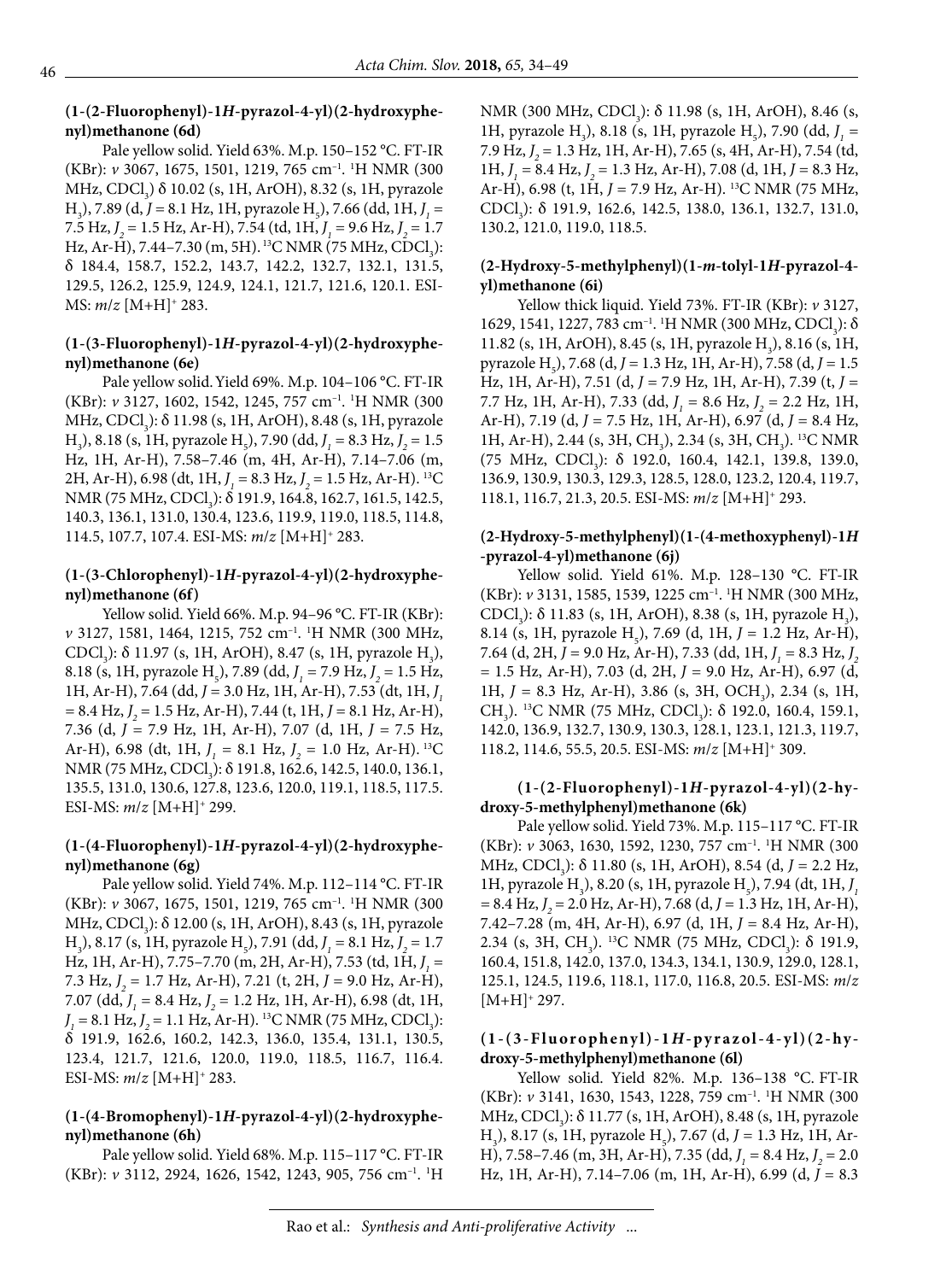Hz, 1H, Ar-H), 2.35 (s, 3H, CH<sub>3</sub>). <sup>13</sup>C NMR (75 MHz, CDCl<sub>3</sub>): δ 191.9, 164.8, 160.5, 142.5, 137.2, 131.1, 130.9, 130.8, 130.3, 128.2, 119.6, 118.3, 114.7, 114.5, 107.7, 107.3, 20.6. ESI-MS: *m*/*z* [M+H]+ 297.

### **(1-(4-Fluorophenyl)-1***H***-pyrazol-4-yl)(2-hydroxy-5 methylphenyl)methanone (6m)**

Pale yellow solid. Yield 74%. M.p. 125–127 °C. FT-IR (KBr): *v* 3120, 1631, 1583, 1222, 836 cm–1. 1 H NMR (300 MHz, CDCl<sub>3</sub>): δ 11.79 (s, 1H, ArOH) 8.42 (s, 1H, pyrazole  $H_3$ ), 8.16 (s, 1H, pyrazole  $H_5$ ), 7.76–7.70 (m, 2H, Ar-H), 7.67 (d, 1H, *J =* 1.2 Hz, Ar-H), 7.34 (dd, *J 1 =* 8.3 Hz, *J 2* = 1.9 Hz, 1H, Ar-H), 7.21 (t, 2H, *J =* 8.1 Hz, Ar-H), 6.97 (d, 1H, *J* = 8.4 Hz, Ar-H), 2.34 (s, 3H, CH<sub>3</sub>). <sup>13</sup>C NMR (75 MHz, CDCl<sub>3</sub>): δ 191.9, 160.5, 142.3, 137.1, 135.4, 130.8, 130.4, 128.1, 123.5, 121.5, 119.6, 118.2, 116.6, 116.3, 20.5. ESI-MS: *m*/*z* [M+H]+ 297.

#### **(1-(4-Bromophenyl)-1***H***-pyrazol-4-yl)(2-hydroxy-5 methylphenyl)methanone (6n)**

Pale yellow solid. Yield 82%. M.p. 142–144 °C. FT-IR (KBr): *v* 3132, 1592, 1539, 1229 cm–1. 1 H NMR (300 MHz, CDCl<sub>3</sub>): δ 11.77 (s, 1H, ArOH), 8.46 (s, 1H, pyrazole H<sub>3</sub>), 8.17 (s, 1H, pyrazole H<sub>5</sub>), 7.65 (brs, 5H, Ar-H), 7.35 (dd, 1H, *J 1 =* 8.4 Hz, *J 2* = 2.0 Hz, Ar-H), 6.98 (d, 1H, *J* = 8.4 Hz, Ar-H), 2.34 (s, 3H, CH<sub>3</sub>). <sup>13</sup>C NMR (75 MHz, CDCl<sub>3</sub>): δ 191.8, 160.5, 142.4, 138.1, 137.1, 132.7, 130.8, 130.1, 128.1, 123.7, 115.0, 119.6, 118.2, 20.5. ESI-MS: *m*/*z*   $[M+H]^+$  357.

#### **(5-Chloro-2-hydroxyphenyl)(1-phenyl-1***H***-pyrazol-4 yl)methanone (6o)**

Pale yellow solid. Yield 67%. M.p. 142–144 °C. FT-IR (KBr): *v* 3127, 1581, 1464, 1215, 752 cm–1. 1 H NMR (300 MHz, CDCl<sub>3</sub>): δ 11.90 (s, 1H, ArOH), 8.50 (s, 1H, pyrazole  $H_3$ ), 8.20 (s, 1H, pyrazole  $H_5$ ), 7.88 (d, 1H,  $J = 2.2$  Hz, Ar-H), 7.76 (d, 2H, *J =* 7.5 Hz, Ar-H), 7.57–7.39 (m, 4H, Ar-H), 7.04 (d, 1H, *J* = 9.0 Hz, Ar-H). 13C NMR (75 MHz, CDCl<sub>3</sub>): δ 190.9, 161.0, 142.2, 139.0, 135.8, 130.4, 130.2, 129.6, 128.0, 123.7, 122.8, 120.6, 120.1, 119.8. ESI-MS: *m*/*z*   $[M+H]^+$  299.

#### **(5-Chloro-2-hydroxyphenyl)(1-***m***-tolyl-1***H***-pyrazol-4 yl)methanone (6p)**

Yellow solid. Yield 81%. M.p. 105–107 °C. FT-IR (KBr): *v* 3127, 1624, 1539, 1228 cm–1. 1 H NMR (300 MHz, CDCl<sub>3</sub>): δ 11.90 (s, 1H, ArOH), 8.47 (s, 1H, pyrazole H<sub>3</sub>), 8.18 (s, 1H, pyrazole H<sub>5</sub>), 7.87 (d, 1H, *J* = 2.4 Hz, Ar-H), 7.59 (d, *J =* 1.5 Hz, 1H, Ar-H), 7.53 (d, 1H, *J =* 8.1 Hz, Ar-H), 7.46 (dd, 1H, *J 1 =* 8.8 Hz, *J 2* = 2.6 Hz, Ar-H), 7.40 (t, 1H, *J* = 7.7 Hz, Ar-H), 7.62–7.51 (m, 3H, Ar-H), 7.40 (t, 1H, *J* = 7.7 Hz, Ar-H), 7.22 (d, 1H, *J =* 7.5 Hz, Ar-H), 7.03  $(d, 1H, J = 8.8 \text{ Hz}, \text{Ar-H}), 2.46 \text{ (s, 1H, CH}_3).$ <sup>13</sup>C NMR (75 MHz, CDCl<sub>3</sub>): δ 190.9, 161.0, 142.1, 139.8, 138.8, 135.7, 130.4, 130.1, 129.4, 128.7, 123.7, 122.6, 120.5, 120.0, 116.8, 21.4. ESI-MS: *m*/*z* [M+H]+ 313.

#### **(5-Chloro-2-hydroxyphenyl)(1-(4-methoxyphenyl)-1***H*  **-pyrazol-4-yl)methanone (6q)**

Yellow thick liquid. Yield 87%. FT-IR (KBr): *v* 3232, 1584, 1517, 1219, 773 cm<sup>-1</sup>. <sup>1</sup>H NMR (300 MHz, CDCl<sub>3</sub>): δ 11.91 (s, 1H, ArOH), 8.39 (s, 1H, pyrazole  $H_3$ ), 8.16 (s, 1H, pyrazole H<sub>5</sub>), 7.87 (d, *J* = 3.0 Hz, 1H, Ar-H), 7.65 (d, 2H, *J =* 9.0 Hz, Ar-H), 7.46 (dd, 1H, *J 1 =* 8.3 Hz, *J 2* = 2.2 Hz, Ar-H), 7.02 (d, 3H,  $J = 9.0$  Hz, Ar-H), 3.87 (s, 3H, OCH<sub>3</sub>). Ar-H), 7.02 (d, 3H, J = 9.0 Hz, Ar-H), 3.87 (s, 3H, OCH<sub>3</sub>).<br><sup>13</sup>C NMR (75 MHz, CDCl<sub>3</sub>): δ 191.0, 161.0, 159.3, 142.0, 135.7, 132.6, 130.4, 130.2, 123.7, 122.6, 121.5, 120.1, 114.7, 55.6. ESI-MS: *m*/*z* [M+H]+ 329.

### **(5-Bromo-2-hydroxyphenyl)(1-***m***-tolyl-1***H***-pyrazol-4 yl)methanone (6r)**

Pale yellow solid. Yield 68%. M.p. 122–124 °C. FT-IR (KBr): *v* 3118, 1630, 1542, 1225, 823 cm–1. 1 H NMR (300 MHz, CDCl<sub>3</sub>): δ 11.91 (s, 1H, ArOH), 8.47 (s, 1H, pyrazole  $H_3$ ), 8.17 (s, 1H, pyrazole  $H_5$ ), 8.01 (d, 1H,  $J = 2.2$  Hz, Ar-H), 7.62–7.51 (m, 3H, Ar-H), 7.40 (t, 1H, *J* = 7.7 Hz, Ar-H), 6.98 (d, 1H,  $J = 8.8$  Hz, Ar-H), 2.46 (s, 1H, CH<sub>3</sub>). Ar-H), 6.98 (d, 1H, *J* = 8.8 Hz, Ar-H), 2.46 (s, 1H, CH<sub>3</sub>).<br><sup>13</sup>C NMR (75 MHz, CDCl<sub>3</sub>): δ 190.9, 161.4, 142.1, 139.9, 138.9, 138.5, 133.2, 130.5, 129.4, 128.8, 122.6, 121.2, 120.4, 116.8, 110.6, 21.4. ESI-MS: *m*/*z* [M+H]+ 357.

#### **(5-Bromo-2-hydroxyphenyl)(1-(4-methoxyphenyl)-1***H***pyrazol-4-yl)methanone (6s)**

Pale yellow solid. Yield 87%. M.p. 128–130 °C. FT-IR (KBr): *v* 3122, 1615, 1581, 1249, 818 cm–1. 1 H NMR (300 MHz, CDCl<sub>3</sub>): δ 11.93 (s, 1H, ArOH), 8.39 (s, 1H, pyrazole  $H_3$ ), 8.16 (s, 1H, pyrazole H<sub>5</sub>), 8.02 (d, *J* = 2.2 Hz, 1H, Ar-H), 7.66 (d, 2H, *J* = 9.0 Hz, Ar-H), 7.60 (dd, 1H, *J*<sub>1</sub> = 9.0 Hz, *J 2* = 3.0 Hz, Ar-H), 7.03 (d, 2H, *J =* 9.0 Hz, Ar-H), 6.98 (d, 1H, *J* = 9.0 Hz, Ar-H), 3.88 (s, 3H, OCH<sub>3</sub>). <sup>13</sup>C NMR (75 MHz, CDCl<sub>3</sub>): δ 190.0, 161.4, 159.3, 142.0, 138.5, 133.2, 132.5, 130.4, 122.5, 121.4, 120.4, 114.7, 110.6, 55.6. ESI-MS: *m*/*z* [M+H]+ 373

#### **(6-Hydroxybenzofuran-5-yl)(1-***m***-tolyl-1***H***-pyrazol-4 yl)methanone (6t)**

Yellow thick liquid. Yield 83%. FT-IR (KBr): *v* 3121,  $1634, 1541, 1247, 785$  cm<sup>-1</sup>. <sup>1</sup>H NMR (300 MHz, CDCl<sub>3</sub>): δ 12.14 (s, 1H, ArOH), 8.47 (s, 1H, pyrazole H<sub>3</sub>), 8.18 (s, 1H, pyrazole  $H_5$ ), 8.14 (s, 1H, Ar-H), 7.61–7.51 (m, 3H, Ar-H), 7.39 (t, *J =* 7.5 Hz, 1H, Ar-H), 7.20 (d, 1H, *J =* 7.5 Hz, Ar-H), 6.75 (d, 1H, *J* = 1.5 Hz, Ar-H), 2.45 (s, 3H, CH<sub>3</sub>).<sup>13</sup>C NMR (75 MHz, CDCl<sub>3</sub>): δ 192.1, 161.1, 159.2, 145.6, 142.2, 139.8, 139.1, 130.4, 129.4, 128.6, 124.6, 123.4, 120.4, 120.2, 117.4, 116.7, 106.7, 100.0, 21.4. ESI-MS: *m*/*z* [M+H]+ 319.

#### **(2-Hydroxy-6-methylphenyl)(1-phenyl-1***H***-pyrazol-4 yl)methanone (6u)**

Yellow solid. Yield 77%. M.p. 111–113 °C. FT-IR (KBr): *v* 3447, 1622, 1539, 1483, 1238, 903, 771 cm–1. 1 H NMR (300 MHz, CDCl<sub>3</sub>): δ 12.13 (s, 1H, ArOH), 8.47 (s, 1H, pyrazole H<sub>3</sub>), 8.17 (s, 1H, pyrazole H<sub>5</sub>), 7.80 (d, 1H, *J* = 8.1 Hz, Ar-H), 7.75 (d, *J =* 8.1 Hz, 2H, Ar-H), 7.52 (t, 2H, *J*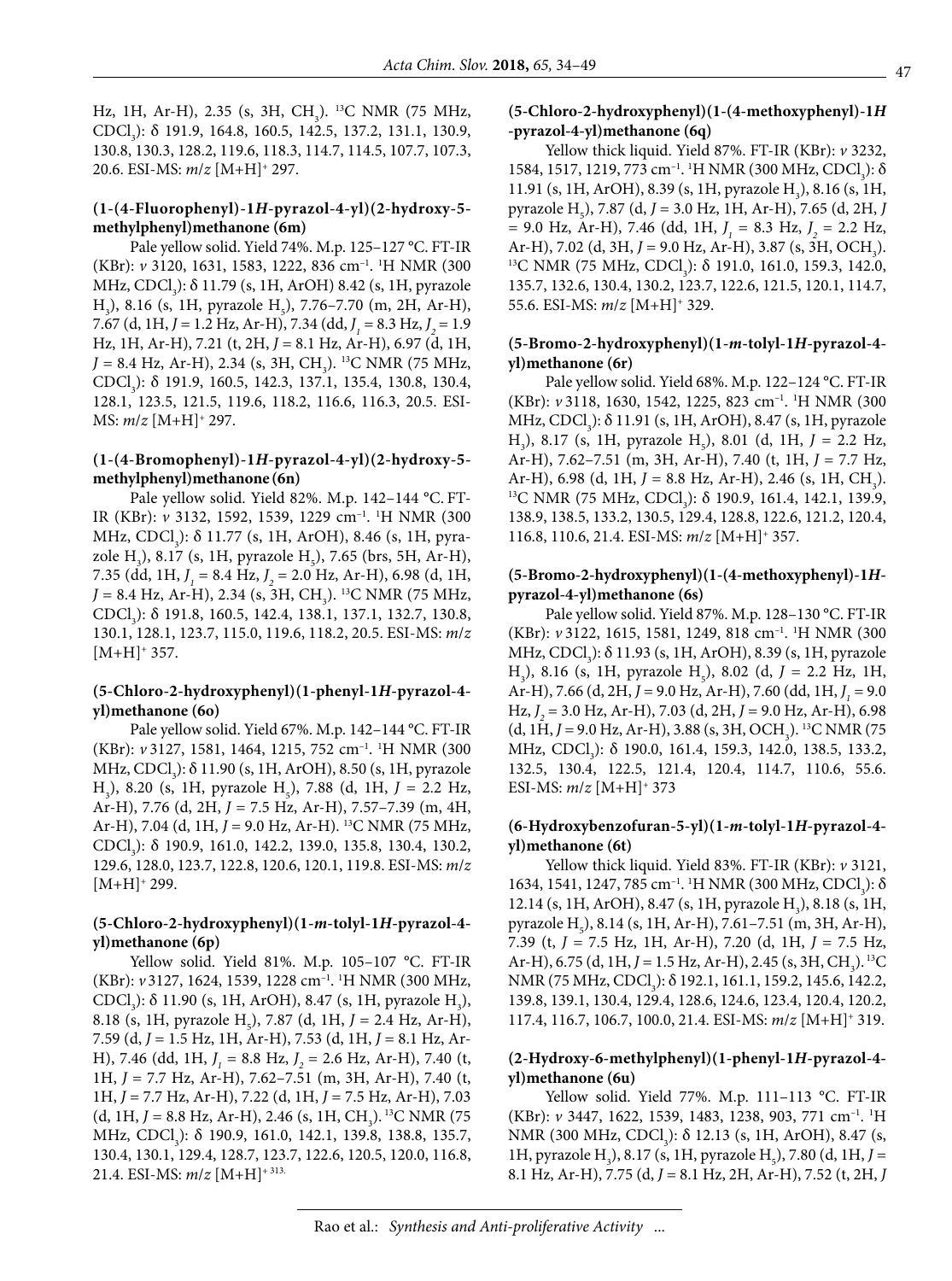*=* 7.3 Hz, Ar-H), 7.40 (d, *J =* 7.5 Hz, 1H, Ar-H), 6.88 (s, 1H, Ar-H), 6.78 (d, *J* = 8.1 Hz, 1H, Ar-H), 2.39 (s, 3H, CH<sub>2</sub>). Ar-H), 6.78 (d, J = 8.1 Hz, 1H, Ar-H), 2.39 (s, 3H, CH<sub>3</sub>).<br><sup>13</sup>C NMR (75 MHz, CDCl<sub>3</sub>): δ 191.6, 162.9, 147.7, 142.2, 139.2, 131.1, 130.2, 129.6, 127.8, 125.0, 123.4, 120.3, 119.7, 119.5, 118.6, 117.7, 21.9. ESI-MS: *m*/*z* [M+H]+ 279.

# **5. Anti-proliferative Assay**

# **5. 1. Cell Proliferation Assay**

This assay is a quantitative colorimetric method for determination of cell survival and proliferation. The assessed parameter is the metabolic activity of viable cells.<sup>13</sup> Metabolically active cells reduce pale yellow tetrazolium salt (MTT) to a dark blue water-insoluble formazan, which can be directly quantified after solubilisation with DMSO. The absorbance of the formazan directly correlates with the number of viable cells. The cells were plated in 96-well plates at a density of  $2.0 \times 104$  in 100 µL of medium per well of 96-well plate. Cultures were incubated with test compounds (10  $\mu$ M) and incubated for 48 h. The medium was replaced with fresh medium containing 100 µg/mL of 3-(4,5-dimethylthiazol-2-yl)-2,5-diphenyltetrazolium bromide (MTT) for 2–3 h. The supernatant was aspirated and MTT-formazan crystals dissolved in 100 μL DMSO; OD measured at  $\lambda$  540 nm (reference wavelength,  $\lambda$  620 nm) on ELISA reader cell viability % was calculated by comparing the absorbance of treated versus untreated cells.

# **6. Conclusion**

In conclusion, 4*H*-chromone-based hydrazones, pyrazolecarboxylates and pyrazolylmethanones were synthesized and evaluated for their anti-proliferative activity against four human cancer cell lines. The compounds **5p**– **q**, **5w**, **6e** and **6j** displayed potent anti-proliferative activity, however, compounds **3s** and **5g**–**h** have shown promising activity.

# **7. Acknowledgments**

The authors thank Dr. S. Chandrasekhar, Director, CSIR-IICT for constant encouragement. Financial assistance to R. N. R from CSIR, New Delhi is gratefully acknowledged. B. China Raju acknowledges CSIR, New Delhi for financial support through the programme "ORIGIN" (CSC-0108) of XII five year plan.

# **8. References**

 1. S. Fustero, M. Sanchez-Rosello, P. Barrio, A. Simon-Fuentes, *Chem. Rev.* **2011**, *111*, 6984–7034. **DOI:**[10.1021/cr2000459](http://dx.doi.org/10.1021/cr2000459)

- 2. S. Ulloora, R. Shabaraya, R. Ranganathan, A. V. Adhikari, *Eur. J. Med. Chem*. **2013**, *70*, 341–349. **DOI:**10.1016/j.ejmech.2013.10.010
- 3. M. D. Altintop, A. Ozdemir, G. Turan-Zitouni, *Eur. J. Med. Chem.* **2012**, *58*, 299–307. **DOI:**[10.1016/j.ejmech.2012.10.011](http://doi.org/10.1016/j.ejmech.2012.10.011)
- 4. A. M. Pieczonka, A. Strzelczyk, B. Sadowska, G. Mloston, P. Stączek, *Eur. J. Med. Chem.* **2013**, *64*, 389–395. **DOI:**10.1016/j.ejmech.2013.04.023
- 5. M. B. Bhalerao, S. T. Dhumal, A. R. Deshmukh, *Bioorg. Med. Chem. Lett*. **2017**, *27*, 288–294. **DOI:**10.1016/j.bmcl.2016.11.056
- 6. T. Yoshioka, T. Fujita, T. Kanai, Y. Aizawa, T. Kurumada, K. Hasegawa, H. Horikoshi, *J. Med. Chem.* **1989**, *32*, 421–428. **DOI:**[10.1021/jm00122a022](http://dx.doi.org/10.1021/jm00122a022)
- 7. M. Rinaldi-Carmona, F. Barth, M. Heaulme, D. Shire, B. Calandra, C. Congy, S. Martinez, J. Maruani, G. Neliat, D. Caput, P. Ferrara, P. Soubrie, J. C. Breliere, G. Le Fur, *FEBS Lett*. **1994**, *350,* 240–244. **DOI:**[10.1016/0014-5793\(94\)00773-X](http://dx.doi.org/10.1016/0014-5793(94)00773-X)
- 8. Ch. Dayakar, B. S. Kumar, G. Sneha, G. Sagarika, K. Meghana, S. Ramakrishna, R. S. Prakasham, B. C. Raju, *Bioorg. Med. Chem*. **2017**, *25*, 5678–5691. **DOI:**10.1016/j.bmc.2017.08.042
- 9. B. C. Raju, A. K. Tiwari, J. A. Kumar, A. Z. Ali, Sachin B. Agawane, G. Saidachary, K. Madhusudana, *Bioorg. Med. Chem.* **2010**, *18*, 358–365. **DOI:**[10.1016/j.bmc.2009.10.047](http://dx.doi:10.1016/j.bmc.2009.10.047)
- 10. G. Saidachary, K. Veera Prasad, D. Divya, A. Singh, U. Ramesh, B. Sridhar, B. C. Raju, *Eur. J. Med. Chem.* **2014**, *76*, 460–469. **DOI:**[10.1016/j.ejmech.2014.02.042](http://dx.doi.org/10.1016/j.ejmech.2014.02.042)
- 11. P. Suman, T. R. Murthy, K. Rajkumar, D. Srikanth, Ch. Dayakar, C. Kishor, A. Addlagatta, S. V. Kalivendi, B. C. Raju, *Eur. J. Med. Chem.* **2015**, *90*, 603–619. **DOI:**[10.1016/j.ejmech.2014.11.063](http://dx.doi.org/10.1016/j.ejmech.2014.11.063)
- 12. P. Suman, Ch. Dayakar, K. Rajkumar, B. Yashwanth, P. Yogeeswari, D. Sriram, J. V. Rao, B. C. Raju, *Bioorg. Med. Chem. Lett*. **2015**, *25*, 2390–2394. **DOI:**[10.1016/j.bmcl.2015.04.009](http://dx.doi.org/10.1016/j.bmcl.2015.04.009)
- 13. B. C. Raju, R. N. Rao, P. Suman, P. Yogeeswari, D. Sriram, T. B. Shaik, S. V. Kalivendi, *Bioorg. Med. Chem. Lett.* **2011**, *21*, 2855–2859. <http://doi.org/10.1016/j.bmcl.2011.03.079>
- 14. K. Rajkumar, P. Suman, B. C. Raju, *RSC Adv.* **2015**, *5*, 73850– 73858. **DOI:**[10.1039/c5ra10185a](http://dx.doi.org/10.1039/c5ra10185a)
- 15. W. Guangcheng, C. Ming, W. Jing, P. Yaping, L. Luyao, Z. X. Zhen, D. Bing, C. Shan, L. Wenbiao, *Bioorg. Med. Chem. Lett*. **2017**, *27*, 2957–2961. **DOI:**[10.1016/j.bmcl.2017.05.007](http://doi.org/10.1016/j.bmcl.2017.05.007)
- 16. L. Deng, W. Wang, C. Hu, C. Wu, CN103554123, **2016**.
- 17. L. Deng, W. Wang, G. Chen, Q. Yang, X. Gao, Y. Zhou, C. Hu, C. Wu, R. Shen, Y. Wu, CN106083884, **2016**.
- 18. A. Lazarenkow, J. Nawrot-Modranka, E. Brzezinska, U. Krajewska, M. Rozalski, *Med. Chem. Res*. **2012**, *21*, 1861–1868. **DOI:**10.1007/s00044-011-9703-4
- 19. B. A. Kumar, P. Dipak, S. J. Singh, *Tetrahedron* **1988**, *44*, 1241–1246. **DOI:**[10.1016/S0040-4020\(01\)85904-4](http://dx.doi.org/10.1016/S0040-4020(01)85904-4)
- 20. M. A. Ibrahim, N. M. El-Gohary, *Heterocycles* **2014**, *89*, 413– 425. **DOI:**[10.3987/COM-13-12899](http://doi.org/10.3987/COM-13-12899)